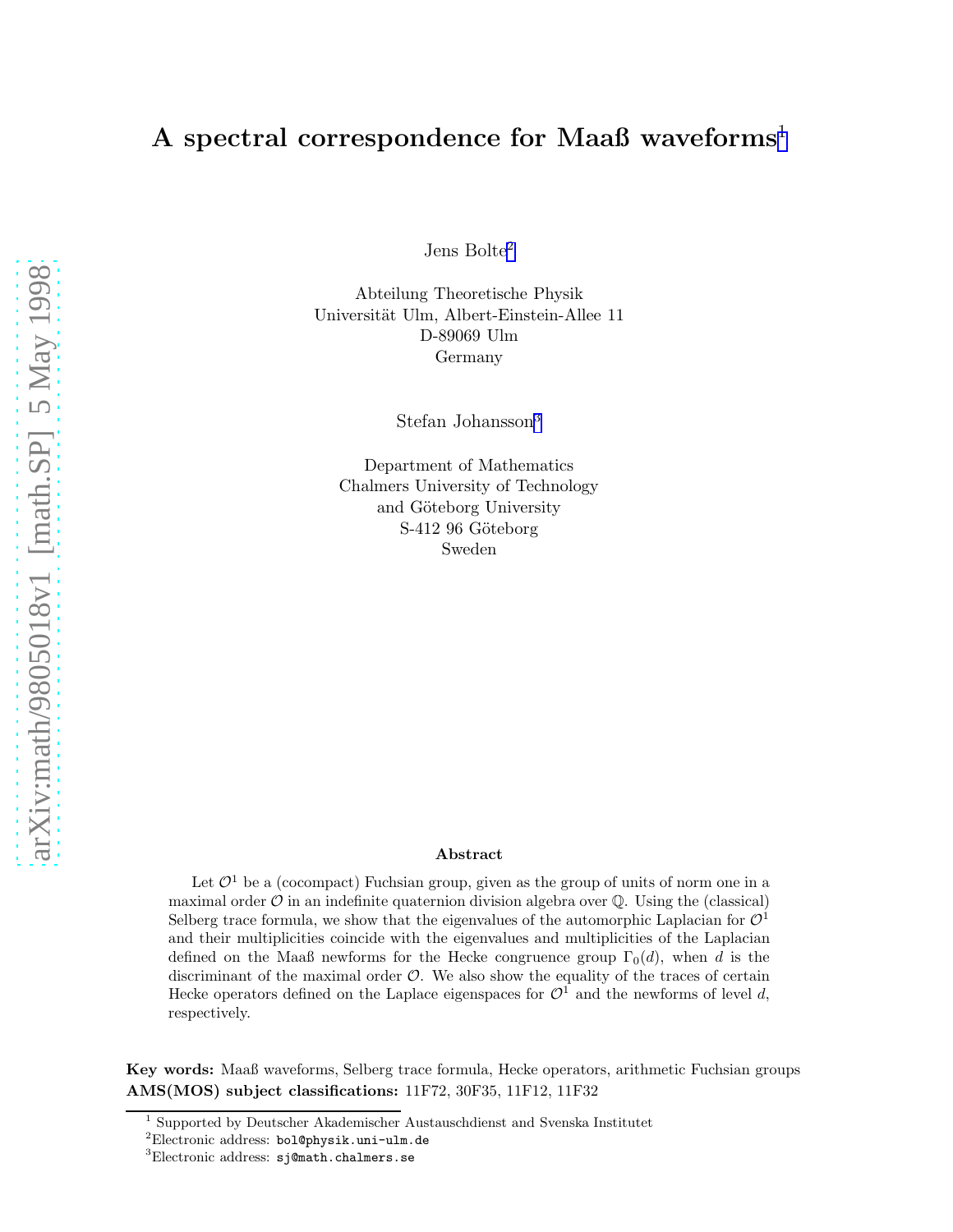# 1 Introduction

In several situations correspondences between spaces of automorphic forms for cocompact and non-cocompact Fuchsian groups are well-known. From a representation theoretic point of view, the most general such correspondence is covered by the Jacquet-Langlands correspondence [\[10](#page-22-0)]. In certain examples it is, however, also possible to study correspondences by classical means only. Our focus will be on non-holomorphic automorphic forms (Maaß waveforms) of weight zero and with trivial multiplier, a situation for which classical investigations can e.g. be found in [\[7\]](#page-21-0).

To be precise, let  $\mathcal O$  be an order in an indefinite rational quaternion division algebra so that its group  $\mathcal{O}^1$  of units of norm one can be considered as a cocompact Fuchsian group. Maaß waveforms for  $\mathcal{O}^1$ , i.e. eigenfunctions of the automorphic Laplacian associated with  $\mathcal{O}^1$ , can then be lifted to Maaß cusp forms for the Hecke congruence group  $\Gamma_0(d)$ , where d is the (reduced) discriminant of the order  $\mathcal{O}[2]$  $\mathcal{O}[2]$ . These lifts are realised as integral transforms with certain (classical) Siegel theta functions as kernels. As a consequence, theta-lifts preserve eigenvalues of the hyperbolic Laplacian. In [\[2](#page-21-0)], we also showed that in the case of so-called Eichler orders the eigenvalues of Hecke operators also remain unchanged. Furthermore in the language of the Atkin-Lehner formalism [\[1\]](#page-21-0), theta-lifts of a Hecke basis for  $L^2(\mathcal{O}^1\setminus\mathcal{H})$  were found to be newforms of a level dividing d. Counting theta-lifts and newforms suggested that in the case of maximal orders a Hecke basis for  $L^2(\mathcal{O}^1\setminus\mathcal{H})$  is lifted to a Hecke basis for the newspace of level d.

In this paper, we continue to address the question to what extent theta-lifts are newforms of level d. We concentrate on maximal orders  $\mathcal O$  in indefinite rational quaternion division algebras and exploit several versions of the (classical) Selberg trace formula [\[14](#page-22-0)]. Our first result in this direction is summarised in Theorem [5.1](#page-19-0): The Laplace eigenvalues and their multiplicities for the cocompact group  $\mathcal{O}^1$  and for the newforms of level d coincide. This, however, does not yet imply that theta-lifts provide isomorphisms between Laplace (and Hecke) eigenspaces in  $L^2(\mathcal{O}^1\setminus\mathcal{H})$  and  $L^2(\Gamma_0(d)\setminus\mathcal{H})$ , respectively, since the theta-lifts are so far neither known to be injective, nor to map into the newspace. Our second result, as summarised in Theorem [5.2](#page-20-0), states that the traces of the Hecke operators  $T_p$  defined on the Laplace eigenspace in  $L^2(\mathcal{O}^1\setminus\mathcal{H})$  coincide with those of the Hecke operators  $T_p$  defined on the corresponding eigenspaces of newforms in  $L^2(\Gamma_0(d)\backslash\mathcal{H})$  for the infinitely many primes p not dividing the level d. Since theta-lifts preserve Hecke eigenvalues, one thus concludes that all one dimensional Laplace eigenspaces in  $L^2(\mathcal{O}^1\backslash\mathcal{H})$  lift to the newspace of level d.

The outline of this paper is as follows: In Section 2, we fix our notation and recall some basic facts about the Fuchsian groups  $\mathcal{O}^1$  and  $\Gamma_0(d)$  which are used in the later sections. We then recall the results of our preceding paper[[2](#page-21-0)] that are relevant for the present work. Some arithmetic lemmas that are needed later on are established in Section [3](#page-5-0). In Section [4,](#page-9-0) we first recall several versions of the Selberg trace formula and rewrite them in a manner that is suitable for our later purposes. Then we establish the Selberg trace formula for the groups  $\Gamma_0(m)$ , m square free, that includes the eigenvalues of Hecke operators  $T_p$ ,  $p/m$ . Finally our main results are presented in Section [5](#page-19-0).

This work is a result of a cooperation that was enabled by Deutscher Akademischer Austauschdienst and Svenska Institutet. We want to thank both institutions for their support. J.B. would like to thank Dennis Hejhal for a discussion on the use of the trace formula in the context of this paper.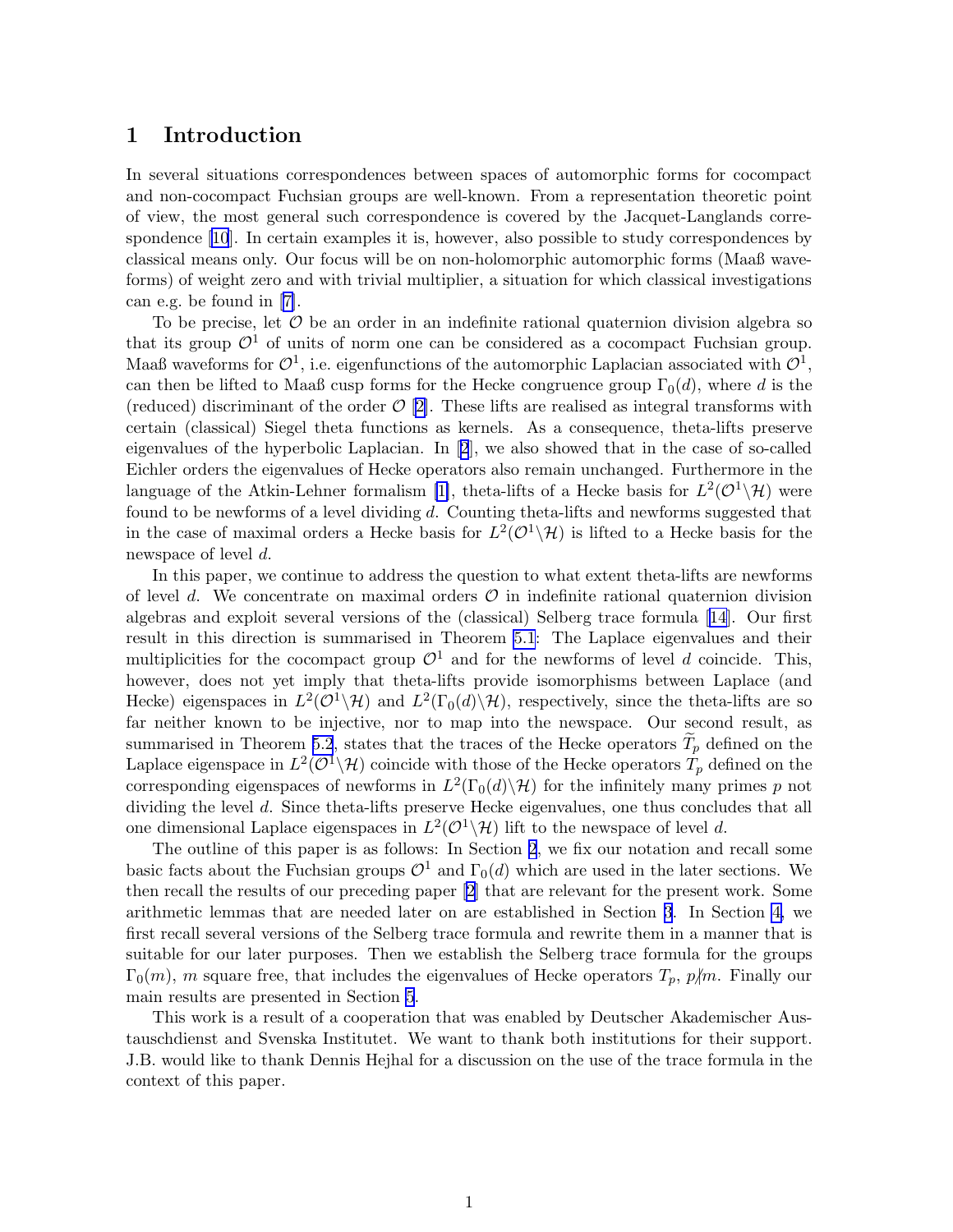### <span id="page-2-0"></span>2 Background and notations

In this section we fix the notation and also recall some basic facts. Good references for this well-known material are[[9](#page-22-0)] and [\[12](#page-22-0)], see also [\[2\]](#page-21-0).

Throughout the paper  $\mathcal O$  will denote an order in an indefinite rational quaternion algebra A. Except in Section [3](#page-5-0), A will be a division algebra and  $\mathcal O$  a maximal order in A. The discriminant of O will be denoted by  $d(\mathcal{O})$ . If O is maximal, then  $d(\mathcal{O})$  is equal to the discriminant of  $A$  and hence equal to the product of the *even* number of primes ramified in A. We define

$$
\mathcal{O}^n = \{x \in \mathcal{O} : \mathcal{N}(x) = n\}
$$

for  $n \in \mathbb{Z}$ , where  $N : \mathcal{O} \longrightarrow \mathbb{Z}$  is the (reduced) norm. For the following, we choose a fixed embedding  $\sigma : \mathcal{O} \longrightarrow M_2(\mathbb{R})$ . It is then well-known that  $\sigma(\mathcal{O}^1) \subset SL_2(\mathbb{R})$  is a Fuchsian group, which we also denote by  $\mathcal{O}^1$ . This group acts on the complex upper half-plane  $\mathcal H$  by Möbius transformations so that the orbit space  $X_{\mathcal{O}} = \mathcal{O}^1 \backslash \mathcal{H}$  can be considered as a Riemann surface. This surface is compact, since  $A$  is a division algebra. We fix a suitable fundamental domain  $\mathcal{F}_{\mathcal{O}} \subset \mathcal{H}$  for  $\mathcal{O}^1$  with (hyperbolic) area  $A_{\mathcal{O}}$ . If  $\mathcal{O}$  is a maximal order, then

$$
A_{\mathcal{O}} = \frac{\pi}{3} \prod_{p|d(\mathcal{O})} (p-1). \tag{2.1}
$$

Let  $L^2(X_{\mathcal{O}})$  be the usual Hilbert space of functions which are square integrable on  $X_{\mathcal{O}}$  with respect to the hyperbolic volume form. Since  $X_{\mathcal{O}}$  is compact, the spectrum of the hyperbolic Laplacian  $-\Delta$  on  $L^2(X_{\mathcal{O}})$  is discrete, and is comprised of the eigenvalues

$$
0 = \lambda_0 < \lambda_1 \leq \lambda_2 \leq \ldots \;, \quad \lambda_n \longrightarrow \infty.
$$

The counting function for the eigenvalues (with multiplicities) will be denoted by

$$
N_{\mathcal{O}}(\lambda) = \#\{n : \lambda_n \le \lambda\},\
$$

and  $\{\varphi_k : k \in \mathbb{N}_0\}$  will be an orthonormal basis of  $L^2(X_{\mathcal{O}})$  with  $-\Delta \varphi_k = \lambda_k \varphi_k$ . Thus  $\varphi_0$  is a constant function and spans the eigenspace corresponding to  $\lambda_0 = 0$ , which we denote by  $\mathbb C$ for simplicity. We also introduce  $L_0^2(X_{\mathcal{O}})$  as the orthogonal complement to  $\mathbb C$  within  $L^2(X_{\mathcal{O}})$ .

According to a well-known procedure, one can introduce Hecke operators  $\tilde{T}_n$ ,  $n \in \mathbb{Z}$ , on  $L^2(X_{\mathcal{O}})$  which are self-adjoint and bounded operators that commute among themselves and also with the hyperbolic Laplacian. It is therefore possible to choose the orthonormal basis  $\{\varphi_k : k \in \mathbb{N}_0\}$  for  $L^2(X_{\mathcal{O}})$  to consist of joint eigenfunctions of  $-\Delta$  and  $\widetilde{T}_n$ ,  $n \in \mathbb{Z}$ , i.e. the Laplace eigenfunctions  $\varphi_k$  also satisfy  $\widetilde{T}_n\varphi_k = \widetilde{t}_k(n)\varphi_k$  for constants  $\widetilde{t}_k(n)$ . Such a basis is called a Hecke basis.

The non-compact surfaces we will consider are  $X_d = \Gamma_0(d) \backslash \mathcal{H}$ , where

$$
\Gamma_0(d) = \left\{ \begin{pmatrix} \alpha & \beta \\ \gamma & \delta \end{pmatrix} \in SL_2(\mathbb{Z}) : \gamma \equiv 0 \mod d \right\}
$$

is the Hecke congruence group of level  $d$  with  $d$  square free. The infinity and all rational numbers are cusps for  $\Gamma_0(d)$ . If  $\omega(d)$  is the number of prime divisors of d, then the number of  $\Gamma_0(d)$ -equivalence classes of cusps is  $2^{\omega(d)}$ . As a set of representatives for these we choose

$$
F(d) = \left\{ \frac{1}{v} : v | d, v > 0 \right\}.
$$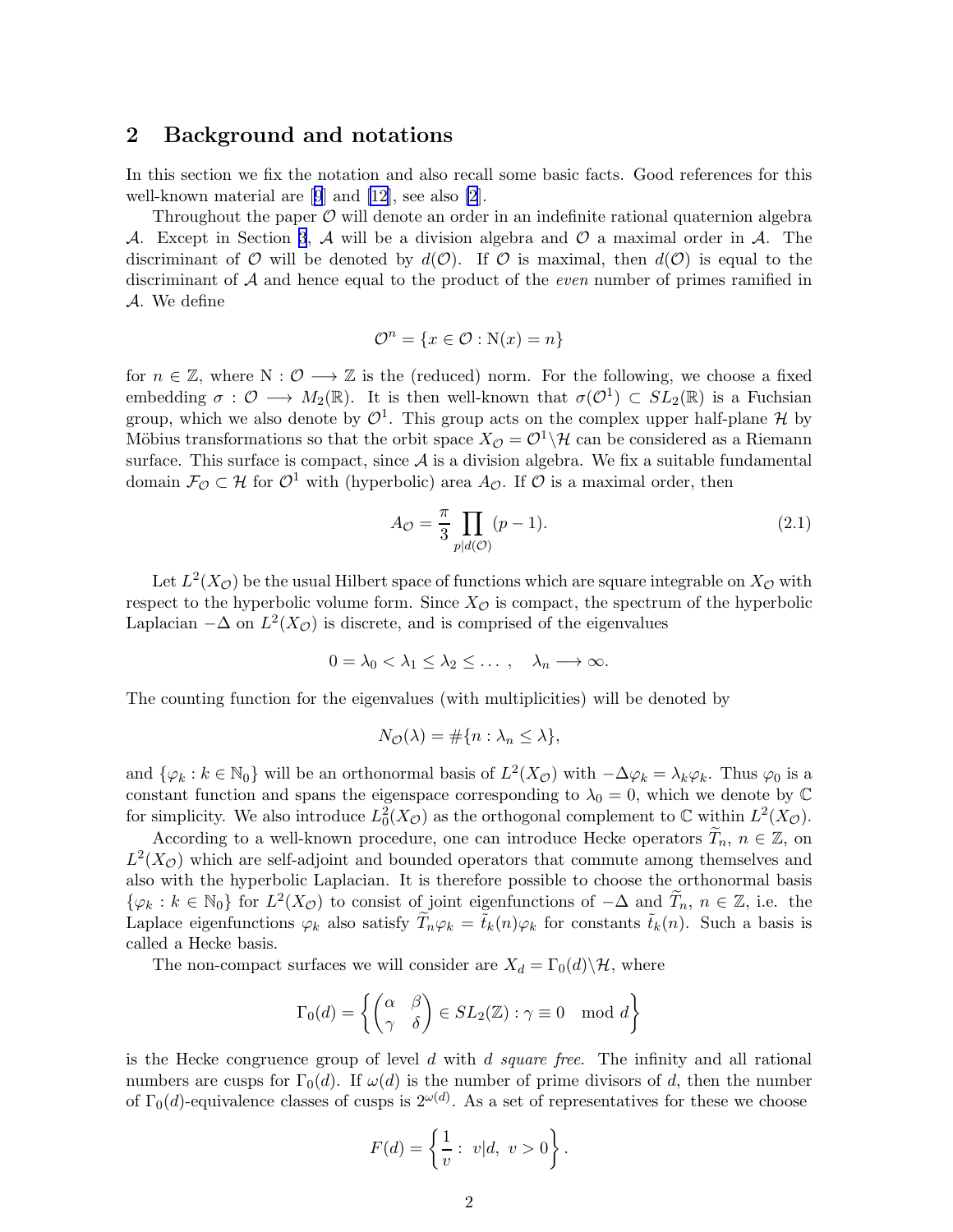<span id="page-3-0"></span>A suitable fundamental domain  $\mathcal{F}_d$  for  $\Gamma_0(d)$  adopted to this choice then extends to R exactly in the points of  $F(d)$ . The hyperbolic area  $A_d$  of  $\mathcal{F}_d$  satisfies

$$
A_d = \frac{\pi}{3} \prod_{p|d} (p+1).
$$
 (2.2)

Associated to the cusps  $\frac{1}{v} \in F(d)$  are their stability groups

$$
\Gamma_v = \left\{ \gamma \in \Gamma_0(d): \ \gamma \frac{1}{v} = \frac{1}{v} \right\}.
$$

These are conjugate to  $\Gamma_{\infty} = \{ \pm \begin{pmatrix} 1 & j \\ 0 & 1 \end{pmatrix}$  $\begin{array}{c} 1 \ i \ 0 \ 1 \end{array}$ :  $j \in \mathbb{Z}$  via some  $\sigma_v \in SL_2(\mathbb{R}), \sigma_v \infty = \frac{1}{v}$  $\frac{1}{v}, \sigma_v^{-1} \Gamma_v \sigma_v =$  $\Gamma_{\infty}$ . For each  $\frac{1}{v} \in F(d)$  one also defines a non-holomorphic Eisenstein series  $E_{1/v}(z, s)$ ,  $z \in \mathcal{H}$ ,  $s \in \mathbb{C}$ , by

$$
E_{1/v}(z,s) = \sum_{\gamma \in \Gamma_v \backslash \Gamma_0(d)} \left[ \text{Im}(\sigma_v^{-1} \gamma z) \right]^s , \quad \text{Re } s > 1 , \tag{2.3}
$$

which can be continued to a meromorphic function in  $s \in \mathbb{C}$ .

According to the Roelcke-Selberg spectral resolution of the hyperbolic Laplacian on  $L^2(X_d)$ , one has an orthogonal decomposition

$$
L^2(X_d) = \mathcal{E}_d \oplus \mathbb{C} \oplus \mathcal{C}_d,
$$

where  $\mathcal{E}_d$  is spanned by the Eisenstein series (2.3) analytically continued to Re  $s = \frac{1}{2}$  $\frac{1}{2}$ , and  $\mathcal{C}_d$ is spanned by the cusp forms. The spectrum of  $-\Delta$ , when restricted to  $\mathbb{C} \oplus \mathcal{C}_d$ , is discrete and the eigenvalues satisfy

$$
0 = \mu_0 < \mu_1 \leq \mu_2 \leq \ldots \;, \quad \mu_n \longrightarrow \infty.
$$

In analogy to the compact case, we put  $N_d(\mu) = \#\{n : \mu_n \leq \mu\}$  and choose an orthonormal basis  $\{g_k : k \in \mathbb{N}_0\}$  of  $\mathbb{C} \oplus \mathcal{C}_d$  with  $-\Delta g_k = \mu_k g_k$ . The Hecke operators on  $L^2(X_d)$  will be denoted by  $T_n$ ,  $n \in \mathbb{N}$ , and in this case it is possible to choose a Hecke basis  $\{g_k\}$  such that  $T_n g_k = t_k(n) g_k$  for all n coprime to d.

In[[2](#page-21-0)], we constructed bounded linear operators

$$
\Theta: L_0^2(X_{\mathcal{O}}) \longrightarrow \mathcal{C}_{d(\mathcal{O})} \quad \text{and} \quad \widetilde{\Theta}: \mathcal{C}_{d(\mathcal{O})} \longrightarrow L_0^2(X_{\mathcal{O}}) \tag{2.4}
$$

preserving both Laplace and Hecke eigenvalues. That is, if  $\{\varphi_k\}$  and  $\{g_k\}$  are Hecke bases of  $L_0^2(X_{\mathcal{O}})$  and  $\mathcal{C}_{d(\mathcal{O})}$ , respectively, then

$$
-\Delta(\Theta(\varphi_k)) = \lambda_k \Theta(\varphi_k) \quad \text{and} \quad -\Delta(\widetilde{\Theta}(g_k)) = \mu_k \widetilde{\Theta}(g_k),
$$

and for  $(n, d(\mathcal{O})) = 1$ 

$$
T_n(\Theta(\varphi_k)) = \tilde{t}_k(n)\Theta(\varphi_k)
$$
 and  $\tilde{T}_n(\tilde{\Theta}(g_k)) = t_k(n)\tilde{\Theta}(g_k).$ 

If  $g_k$  is in a Hecke basis of  $\mathcal{C}_d$ , then it has a Fourier expansion at the cusp at infinity that reads

$$
g_k(\tau) = \sum_{n \neq 0} c_k(n) \sqrt{v} K_{ir}(2\pi |n|v) e^{2\pi i n u} , \qquad (2.5)
$$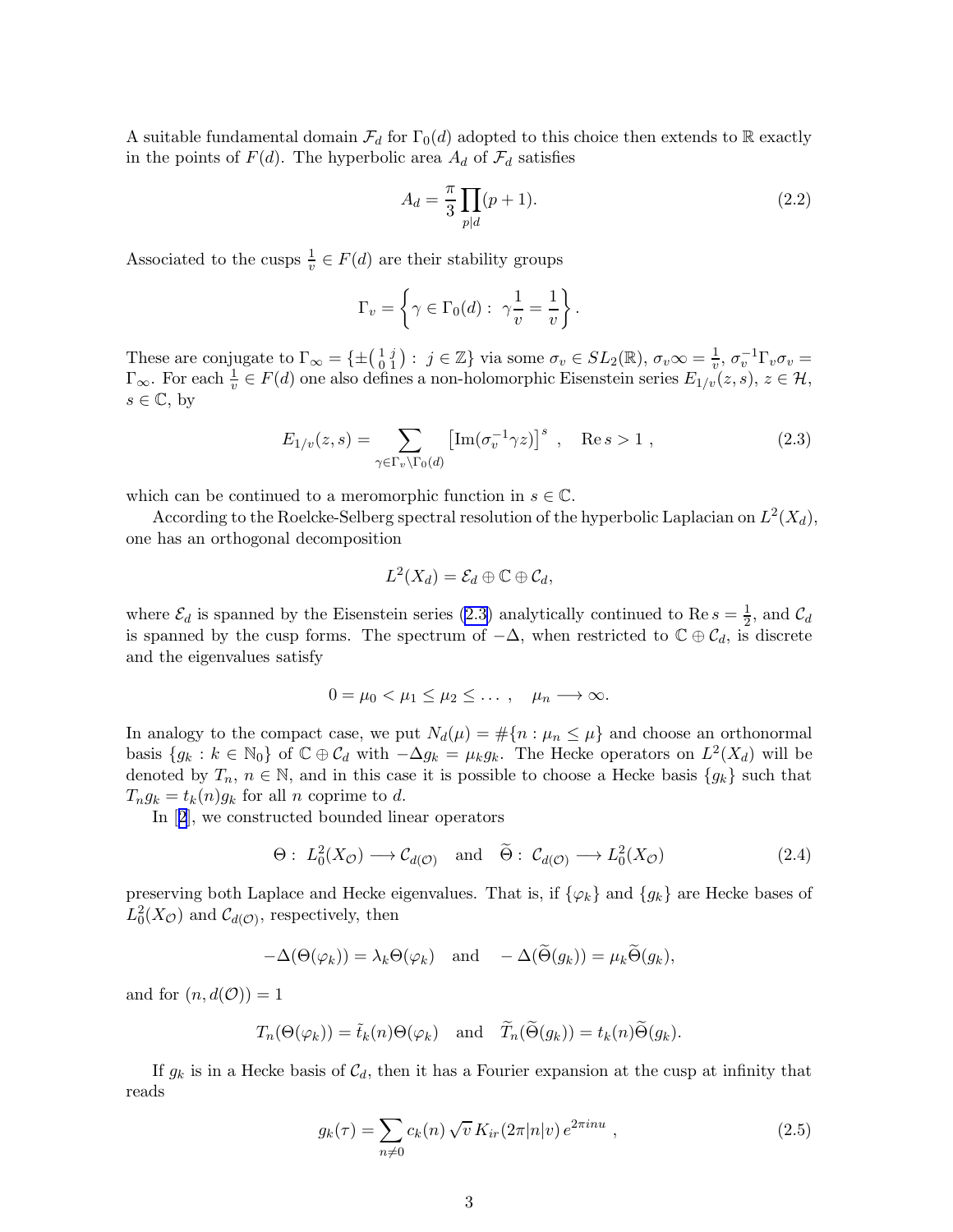<span id="page-4-0"></span>with  $\tau = u + iv \in \mathcal{H}$ ,  $\mu_k = r^2 + \frac{1}{4}$  $\frac{1}{4}$  being the Laplace eigenvalue of  $g_k$ , and  $K_s(z)$  denoting a modified Bessel function. If  $(n, d) = 1$ , then the *n*-th Fourier coefficient is related to the *n*-thHecke eigenvalue via  $c_k(n) = c_k(1) t_k(n)$ . In [[2](#page-21-0)] we determined the Fourier expansion of  $\Theta(\varphi_k)$ , when  $\varphi_k$  is part of a Hecke basis of  $L_0^2(X_{\mathcal{O}})$ , to be

$$
\Theta(\varphi_k)(\tau) = 4\varphi_k(z_0) \sum_{n=1}^{\infty} \tilde{t}_k(n) \sqrt{v} K_{ir}(2\pi nv) \left[ e^{2\pi i n u} + \omega_k e^{-2\pi i n u} \right]. \tag{2.6}
$$

Here  $\omega_k \in \{\pm 1\}$ , and  $z_0$  is a reference point involved in the construction of  $\Theta$  which can be chosen such that  $\varphi_k(z_0) \neq 0$  for all eigenfunctions in a given Hecke basis.

We now recall the necessary background and results from [\[2](#page-21-0)] on newforms. Let  $a, m \in \mathbb{N}$ ,  $m < d$ , be such that  $am|d$ , and take some  $h \in \mathcal{C}_m$ . The inclusion  $\Gamma_0(d) \subset \Gamma_0(m)$  implies that  $\mathcal{C}_m \subset \mathcal{C}_d$  so that  $h \in \mathcal{C}_d$ , but also  $h^{(a)} \in \mathcal{C}_d$  where  $h^{(a)}(\tau) = h(a\tau)$ . The linear span of all such forms  $h^{(a)} \in \mathcal{C}_d$  that derive from all possible  $a, m$  is called the oldspace  $\mathcal{C}_d^{old}$ . Its orthogonal complement within  $C_d$  is the newspace  $C_d^{new}$ , so that  $C_d = C_d^{old} \oplus C_d^{new}$ . One can introduce a Hecke basis of  $C_d$  such that one part of this basis spans the oldspace, and the remaining part spans the newspace. A Hecke eigenform in the newspace is then called a newform. If  $h$  is a newform in  $\mathcal{C}_m$ , then  $h^{(a)}$  is called an oldform in  $\mathcal{C}_d$ .

It is trivial to check that all  $h^{(a)}$  corresponding to a fixed  $h \in \mathcal{C}_m$  have the same Laplace eigenvalue. If  $h \in \mathcal{C}_m^{new}$ , then there are  $\tau(\frac{d}{m})$  $\frac{d}{m}$ ) forms  $h^{(a)}$  in  $\mathcal{C}_d$  corresponding to h, where  $\tau(n)$  is the number of positive divisors of n. Let  $\delta(m,\lambda)$  be the dimension of the subspace of  $\mathcal{C}_m$  with Laplace eigenvalue  $\lambda > 0$ , and let  $\delta'(m, \lambda)$  be the dimension of the corresponding subspace of  $\mathcal{C}_m^{new}$ . Since  $\mathcal{C}_d = \mathcal{C}_d^{old} \oplus \mathcal{C}_d^{new}$ , these satisfy

$$
\delta(d,\lambda) = \sum_{m|d} \tau\left(\frac{d}{m}\right) \delta'(m,\lambda).
$$

Inverting this formula, one gets [\[1,](#page-21-0) (6.7)]

$$
\delta'(d,\lambda) = \sum_{m|d} \beta\left(\frac{d}{m}\right) \delta(m,\lambda),\tag{2.7}
$$

with

$$
\beta(n) = \sum_{k|n} \mu(k)\mu(\frac{n}{k}),\tag{2.8}
$$

where  $\mu(n)$  is the Möbius function. In particular if n is a product of r distinct primes, then  $\beta(n) = (-2)^r$ .

If  $N_a^{\prime}$  $d'_{d}(\lambda) = \#\{\mu_k \leq \lambda : g_k \in C_d^{new}\},\$  $d'_{d}(\lambda) = \#\{\mu_k \leq \lambda : g_k \in C_d^{new}\},\$  $d'_{d}(\lambda) = \#\{\mu_k \leq \lambda : g_k \in C_d^{new}\},\$  then using ([2](#page-21-0).7) we observed in [2] that

$$
\lim_{\lambda \to \infty} \frac{N_d'(\lambda)}{N_{\mathcal{O}}(\lambda)} \ge 1,
$$
\n(2.9)

when  $\mathcal O$  is a maximal order with discriminant d; equality emerges under the hypothesis that the Laplace spectrum of  $L^2(X_{\mathcal{O}})$  is simple. In this paper, we will show the much stronger result that there is a one-to-one correspondence including multiplicities between the Laplace spectra of  $L_0^2(X_{\mathcal{O}})$  and  $\mathcal{C}_d^{new}$ . More generally, we will prove that the traces of the Hecke operators  $\widetilde{T}_p$  and  $T_p$  on the  $\lambda$ -eigenspaces of  $L_0^2(X_{\mathcal{O}})$  and  $\mathcal{C}_d^{new}$  coincide for  $p\not|d$ .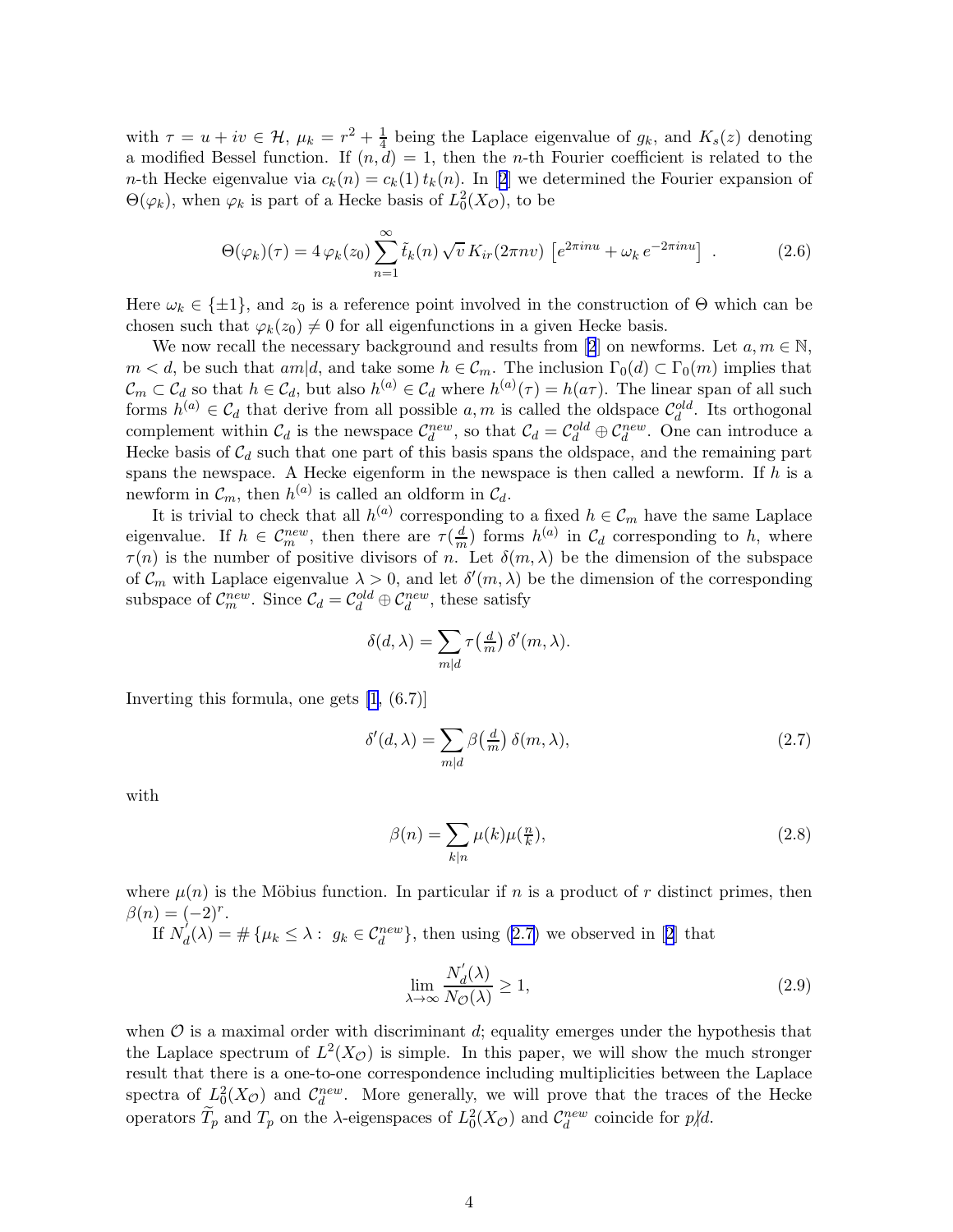#### <span id="page-5-0"></span>3 Auxiliary results

Let  $\mathcal O$  be a so-called Eichler order of square free level m and discriminant  $d \cdot m$ , where d is a product of an even number of distinct primes. We remark that  $(d, m) = 1$  is implicit in the definition. If  $d = 1$ , then

$$
\mathcal{O} \cong M(m) = \left\{ \begin{pmatrix} a & b \\ c & d \end{pmatrix} \in M_2(\mathbb{Z}) : c \equiv 0 \mod m \right\},\
$$

and if  $m = 1$ , then  $\mathcal O$  is a maximal order in an indefinite quaternion algebra  $\mathcal A$  over  $\mathbb Q$ . Let  $\mathcal O^1$ denote the group of elements in  $\mathcal O$  with (reduced) norm equal to 1. In particular,  $\mathcal O^1 \cong \Gamma_0(m)$ if  $d = 1$ , and otherwise  $\mathcal{O}^1$  is a cocompact arithmetic Fuchsian group.

Let K be a quadratic field extension of  $\mathbb Q$  and B an order in K. Assume that there is an embedding  $\iota: K \longrightarrow \mathcal{A}$ . The order B is said to be optimally embedded into O with respect to  $\iota$  if  $\iota(B) = \mathcal{O} \cap \iota(K)$ . Two optimal embeddings,  $\iota_1$  and  $\iota_2$ , are conjugate by  $\gamma$ if  $\iota_1(B) = \gamma \cdot \iota_2(B) \cdot \gamma^{-1}$ . The number of optimal embeddings of B modulo conjugation by elements in  $\mathcal{O}^1$  is given by the formula

$$
E(B, \mathcal{O}^1) = \text{cl}(B) \cdot \prod_{p|d} \left( 1 - \left(\frac{B}{p}\right) \right) \prod_{p|m} \left( 1 + \left(\frac{B}{p}\right) \right),\tag{3.1}
$$

where  $cl(B)$  is the class number of B and

$$
\left(\frac{B}{p}\right) = \begin{cases} 1 & \text{if } p \text{ is split in } K \text{ or } B \text{ is not a maximal order in } K, \\ -1 & \text{if } p \text{ is unramified in } K \text{ and } B \text{ is maximal,} \\ 0 & \text{if } p \text{ is ramified in } K \text{ and } B \text{ is maximal.} \end{cases}
$$

Forimaginary extensions K this is a special case of [[13,](#page-22-0) 2.5.], noting that the local embedding number for a prime p dividing m is  $(1+(\frac{B}{p}))$  [[17](#page-22-0), Th.II.3.2]. However, in this simple case with a rational ground field, it is easy to see that the factor multiplying the product of the local embedding numbers is  $cl(B)$  also for real quadratic extensions. We remark that thefact that all Eichler orders contain elements with norm  $-1$  [[11](#page-22-0), (5.6)] is important when deriving that the factor is exactly  $\text{cl}(B)$ .

If  $\gamma \in \mathcal{O}$ , then the conjugacy class of  $\gamma$  with respect to  $\mathcal{O}^1$  is  $\{\gamma\}_{\mathcal{O}^1} = \{\alpha\gamma\alpha^{-1} : \alpha \in \mathcal{O}^1\}.$ Observe that  $Tr(\gamma) = Tr(\alpha \gamma \alpha^{-1})$ , where  $Tr : \mathcal{O} \longrightarrow \mathbb{Z}$  is the (reduced) trace, and  $N(\gamma) =$  $N(\alpha \gamma \alpha^{-1})$ . For  $t, n \in \mathbb{Z}$ , we now define  $E(t, n, \mathcal{O}^1)$  to be the number of conjugacy classes  ${\gamma}_{\mathcal{O}^1}$  in O with  $\text{Tr}(\gamma) = t$  and  $\text{N}(\gamma) = n$ . If  $\gamma$  is an arbitrary element with  $\text{Tr}(\gamma) = t$  and  $N(\gamma) = n$ , then [\[17](#page-22-0), p.96]

$$
E(t, n, \mathcal{O}^1) = \sum_{B \supseteq \mathbb{Z}[\gamma]} E(B, \mathcal{O}^1), \tag{3.2}
$$

where the sum is over all orders in  $\mathbb{Q}(\gamma)$  containing  $\gamma$ .

We will only need to consider  $E(t, n, \mathcal{O}^1)$  for  $n = 1$  or  $n = p$  a prime, and we may restrict to  $t > 0$  since  $E(t, n, \mathcal{O}^1) = E(-t, n, \mathcal{O}^1)$ . For  $n = p$ , the case  $t = p + 1$  is exceptional, since this is the only situation where  $\mathbb{Q}(\gamma)$  is not a field. This implies in particular that  $E(p+1, p, \mathcal{O}^1) = 0$  when  $\mathcal O$  is an order in a division algebra.

**Lemma 3.1.** If p is a prime and m is a product of  $\omega(m)$  distinct primes, then

$$
E(p + 1, p, \Gamma_0(m)) = 2^{\omega(m)}(p - 1).
$$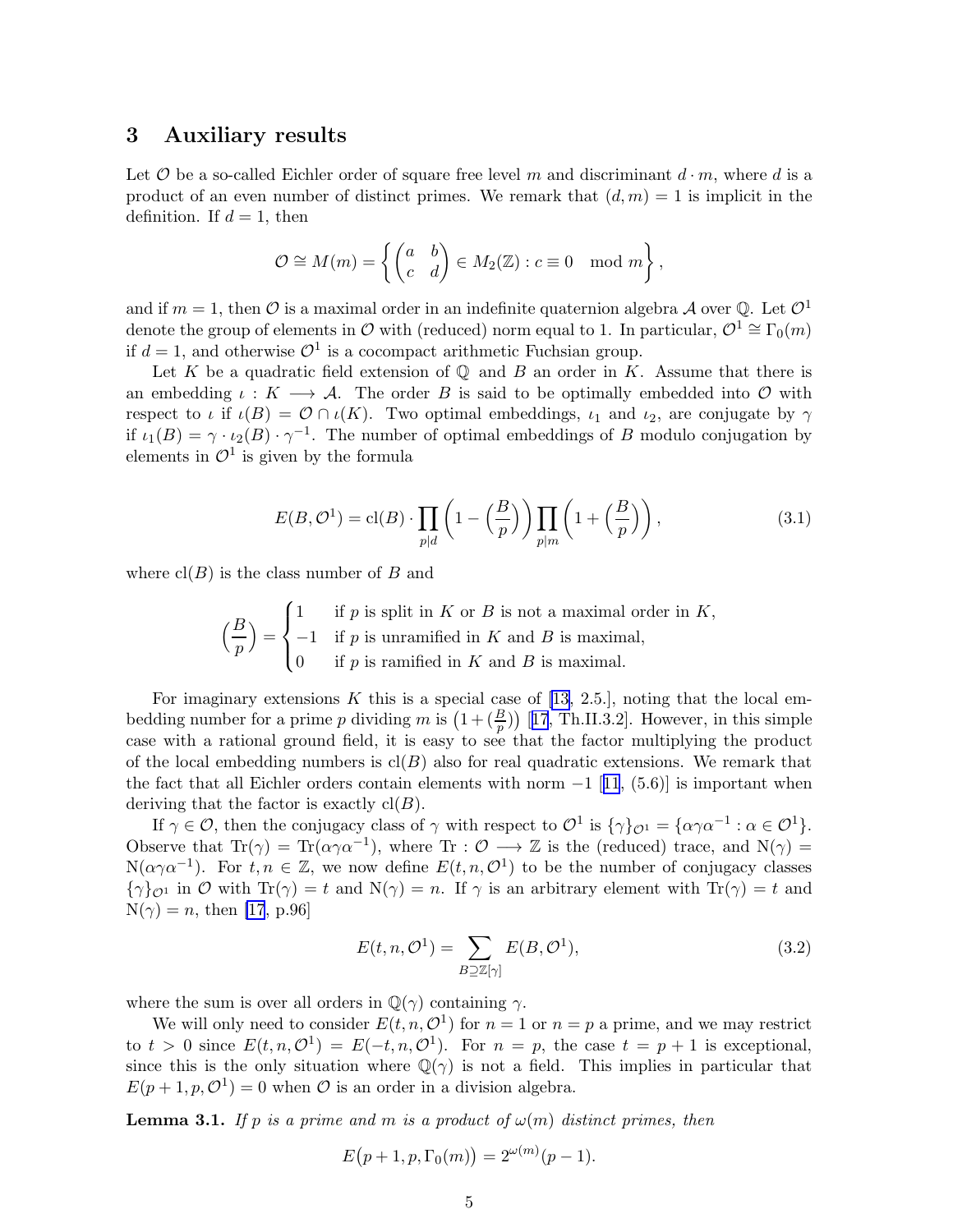<span id="page-6-0"></span>Moreover, if  $n_0(v)$  are integers satisfying  $n_0(v) \equiv (p-1)v^{-1} \pmod{\frac{m}{v}}$  for positive divisors v of m, then

$$
\bigcup_{\substack{v|m\\v>0}}\left\{\gamma_{v,n}=\begin{pmatrix}p-nv&n\\v(p-nv-1)&nv+1\end{pmatrix}: n=n_0(v)+k\frac{m}{v}, 0\leq k
$$

is a set of representatives of the different conjugacy classes with trace  $p + 1$  and norm p.

*Proof.* Let  $\alpha = \begin{pmatrix} a & b \\ c & d \end{pmatrix} \in M(m)$  be an arbitrary element with  $\text{Tr}(\alpha) = p + 1$  and  $\text{N}(\alpha) = p$ . Then  $\alpha$  has two rational fixed points, namely  $\frac{a-1}{c}$  and  $\frac{1-d}{c}$ . Each of these fixed points is mapped to a unique member in  $F(m) = \{\frac{1}{v}\}$  $\frac{1}{v}: v|m$  by some elements  $\beta_1$  and  $\beta_2$  in  $\Gamma_0(m)$ , since all rational numbers are cusps for  $\Gamma_0(m)$ . Hence we may assume that  $\alpha$  has a fixed point in  $F(m)$ , since we may conjugate by  $\beta_1$  or  $\beta_2$ .

Fix a positive divisor v of m. The element  $\gamma = \begin{pmatrix} 1 & 0 \\ -v & 1 \end{pmatrix} \in \Gamma_0(1)$  maps  $\frac{1}{v}$  to  $\infty$ . Elements with trace  $p + 1$ , norm p and one fixed point in  $\infty$  are either of the form  $\begin{pmatrix} 1 & n \\ 0 & p \end{pmatrix}$  or  $\begin{pmatrix} p & n \\ 0 & 1 \end{pmatrix}$ . Hence  $\alpha$  is of one of the forms:

$$
\alpha = \gamma^{-1} \begin{pmatrix} 1 & n \\ 0 & p \end{pmatrix} \gamma = \begin{pmatrix} 1 - nv & n \\ v(1 - nv - p) & nv + p \end{pmatrix},
$$
(3.3)

or

$$
\alpha = \gamma^{-1} \begin{pmatrix} p & n \\ 0 & 1 \end{pmatrix} \gamma = \begin{pmatrix} p - nv & n \\ v(p - nv - 1) & nv + 1 \end{pmatrix}.
$$
 (3.4)

A priori, n need not be an integer. However, the condition  $\alpha \in M(m)$  forces n to be an integer, and moreover is equivalent to  $\frac{m}{v} |(1 - nv - p)$  and  $\frac{m}{v} |(p - nv - 1)$ , respectively. Since  $\left(\frac{m}{n}\right)$  $(v_n^m, v) = 1$ , this implies that  $\alpha \in M(m)$  is equivalent to n being congruent to a unique class modulo  $\frac{m}{v}$ .

There are only two possibilities for two elements of the form  $(3.3)$  or  $(3.4)$  to be conjugate by elements in  $\Gamma_0(m)$ . Either directly by an element in  $\Gamma_v$  for some  $v|m$ , or otherwise they correspond to the two different choices of fixed point of  $\alpha$  combined with an element in  $\Gamma_v$ . First we will consider  $\Gamma_v$ .

One readily checks that  $\Gamma_v = \gamma^{-1} \langle \beta \rangle \gamma$ , where  $\beta = \left(\begin{smallmatrix} 1 & \frac{m}{v} \\ 0 & 1 \end{smallmatrix}\right)$ . A direct computation gives

$$
(\gamma^{-1}\beta^k\gamma)\begin{pmatrix} 1-nv & n \\ v(1-nv-p) & nv+p \end{pmatrix}(\gamma^{-1}\beta^k\gamma)^{-1}=\begin{pmatrix} 1-n'v & n' \\ v(1-n'v-p) & n'v+p \end{pmatrix},
$$

where  $n' = n + k(p-1)\frac{m}{v}$ . Since *n* is congruent to a unique class modulo  $\frac{m}{v}$ , we conclude that we get  $p-1$  different conjugacy classes. The form (3.4) is completely analogous. This gives us at most  $2(p-1)$  different conjugacy classes associated to each of the different cusps.

A direct computation shows that conjugation with an element taking the fixed point  $\frac{a-1}{c}$ to the cusp  $\frac{1}{v} \in F(m)$  always gives an element of the form  $(3.4)$ , and for  $\frac{1-d}{c}$  of the form (3.3). Hence we can conclude that the number of different conjugacy classes is  $2^{\omega(m)}(p-1)$ . Furthermore, they can be chosen to be either of the form (3.3) or (3.4).

The basis for the definition of the Hecke operator  $T_p$  with respect to  $\Gamma_0(m)$  for  $(p, m) = 1$ is the set  $M_p(m) = \{\alpha \in M(m) : \det(\alpha) = p\}.$  It has the following decomposition [\[12](#page-22-0),  $(4.5.25)$ 

$$
M_p(m) = \bigcup_{j=0}^{p-1} \Gamma_0(m) \begin{pmatrix} 1 & j \\ 0 & p \end{pmatrix} \cup \Gamma_0(m) \begin{pmatrix} p & 0 \\ 0 & 1 \end{pmatrix}.
$$
 (3.5)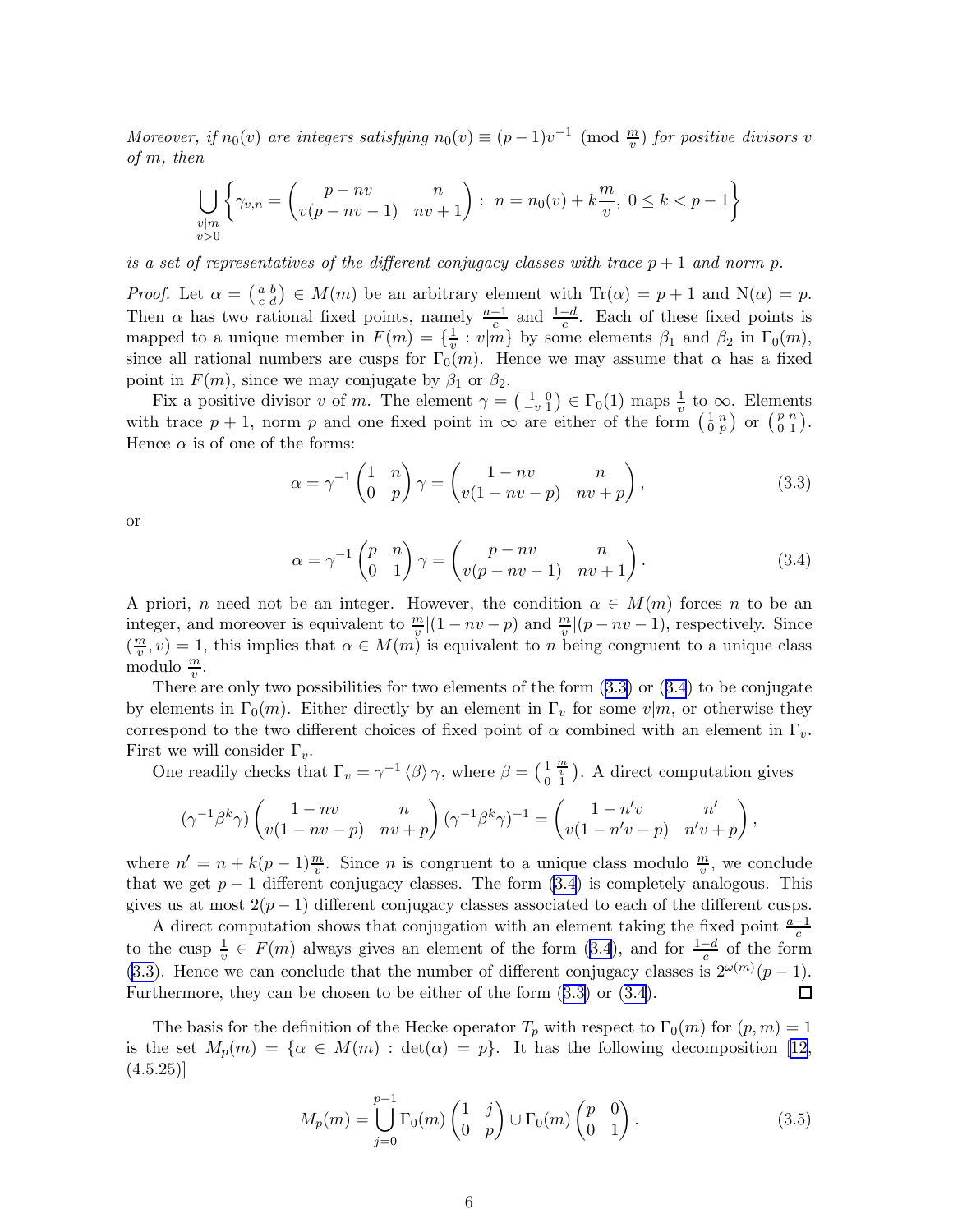7

<span id="page-7-0"></span>**Lemma 3.2.** Assume that p is a prime and m is a square free integer with  $(p, m) = 1$ . Then two cusps which are inequivalent modulo  $\Gamma_0(m)$  are also inequivalent modulo  $M_p(m)$ .

*Proof.* We recall that  $\{\frac{1}{v}\}$  $\frac{1}{v} : v|m$  is a set of representatives of the different cusps modulo  $\Gamma_0(m)$ . From [\(3.5\)](#page-6-0) it follows that it suffices to show that  $\gamma_v^1$  $\frac{1}{v}$  is  $\Gamma_0(m)$ -equivalent to  $\frac{1}{v}$  for any element  $\gamma$  of the form  $\begin{pmatrix} 1 & j \\ 0 & n \end{pmatrix}$  $\begin{smallmatrix} 1&j\0&p \end{smallmatrix}$  or  $\begin{smallmatrix} p&0\0&1 \end{smallmatrix}$  $\binom{p}{0 \ 1}$ , that is,  $\frac{1+jv}{pv}$  and  $\frac{p}{v}$  are  $\Gamma_0(m)$ -equivalent to  $\frac{1}{v}$ . More generally, we show that  $\frac{1}{v}$  is equivalent to  $\frac{x}{yv}$  whenever  $(x, yv) = 1$  and  $(y, m) = 1$ . Take  $\alpha = \begin{pmatrix} a & b \\ mc & d \end{pmatrix} \in \Gamma_0(m)$ . Then  $\alpha \frac{1}{v} = \frac{x}{yv}$  $\frac{x}{yv}$  and  $\alpha \in \Gamma_0(m)$  is equivalent to

$$
1 = ad - mbc
$$

$$
x = a + bv
$$

$$
y = d + c\frac{m}{v}.
$$

Substituting the expressions of  $a$  and  $d$  into the first equality, we get

$$
1 = (y - \frac{m}{v}c)(x - bv) - mbc = xy - c\frac{m}{v}
$$
This has a solution  $b, c$ , since  $(\frac{m}{v}x, vy) = 1$ .

The next three lemmas contain identities which are the main ingredients when comparing the trace formulae in Section [5](#page-19-0).

**Lemma 3.3.** Let  $\mathcal{O}$  be a maximal order in an indefinite rational quaternion algebra with discriminant d. Then

$$
E(B, \mathcal{O}^1) = \sum_{m|d} \beta\left(\frac{d}{m}\right) E\left(B, \Gamma_0(m)\right) \tag{3.6}
$$

 $\frac{m}{v}x - bvy.$ 

and

$$
E(t, n, \mathcal{O}^1) = \sum_{m|d} \beta\left(\frac{d}{m}\right) E\left(t, n, \Gamma_0(m)\right),\tag{3.7}
$$

where  $\beta$  is given by  $(2.8)$  $(2.8)$  $(2.8)$ .

*Proof.*The identity (3.7) follows directly from (3.6) by using ([3.2\)](#page-5-0). Since  $cl(B)$  only depends on  $B$ , it follows from  $(3.1)$  that  $(3.6)$  is equivalent to

$$
\prod_{p|d} \left( 1 - \left(\frac{B}{p}\right) \right) = \sum_{m|d} \beta\left(\frac{d}{m}\right) \prod_{p|m} \left( 1 + \left(\frac{B}{p}\right) \right). \tag{3.8}
$$

That  $\mathcal O$  is a maximal order in an indefinite quaternion algebra implies that  $d$  is a product of an even number, 2r, of different primes. Fix an order B and let  $k = \# \{p : p | d, \left( \frac{B}{p} \right) \}$  $(\frac{B}{p}) = 1$ and  $e = \# \{p : p | d, \ (\frac{B}{p})\}$  $\frac{B}{p}$ ) = 0}. We obviously have

$$
\prod_{p|d} \left( 1 - \left( \frac{B}{p} \right) \right) = \begin{cases} 0 & \text{if } k > 0, \\ 2^{2r - e} & \text{otherwise.} \end{cases}
$$

Moreover, a term of the right-hand side of (3.8) is non-zero only for all possible products of the  $k + e$  primes with  $(\frac{B}{p}) \neq -1$ . This observation yields

$$
\sum_{m|d} \beta\left(\frac{d}{m}\right) \prod_{p|m} \left(1 + \left(\frac{B}{p}\right)\right) = \sum_{j=0}^{e} \sum_{i=0}^{k} (-2)^{2r-i-j} \cdot 2^i \cdot 1^j \binom{k}{i} \binom{e}{j} \n= 2^{2r-e} \sum_{j=0}^{e} (-1)^j 2^{e-j} \binom{e}{j} \sum_{i=0}^{k} (-1)^i \binom{k}{i}.
$$

$$
\Box
$$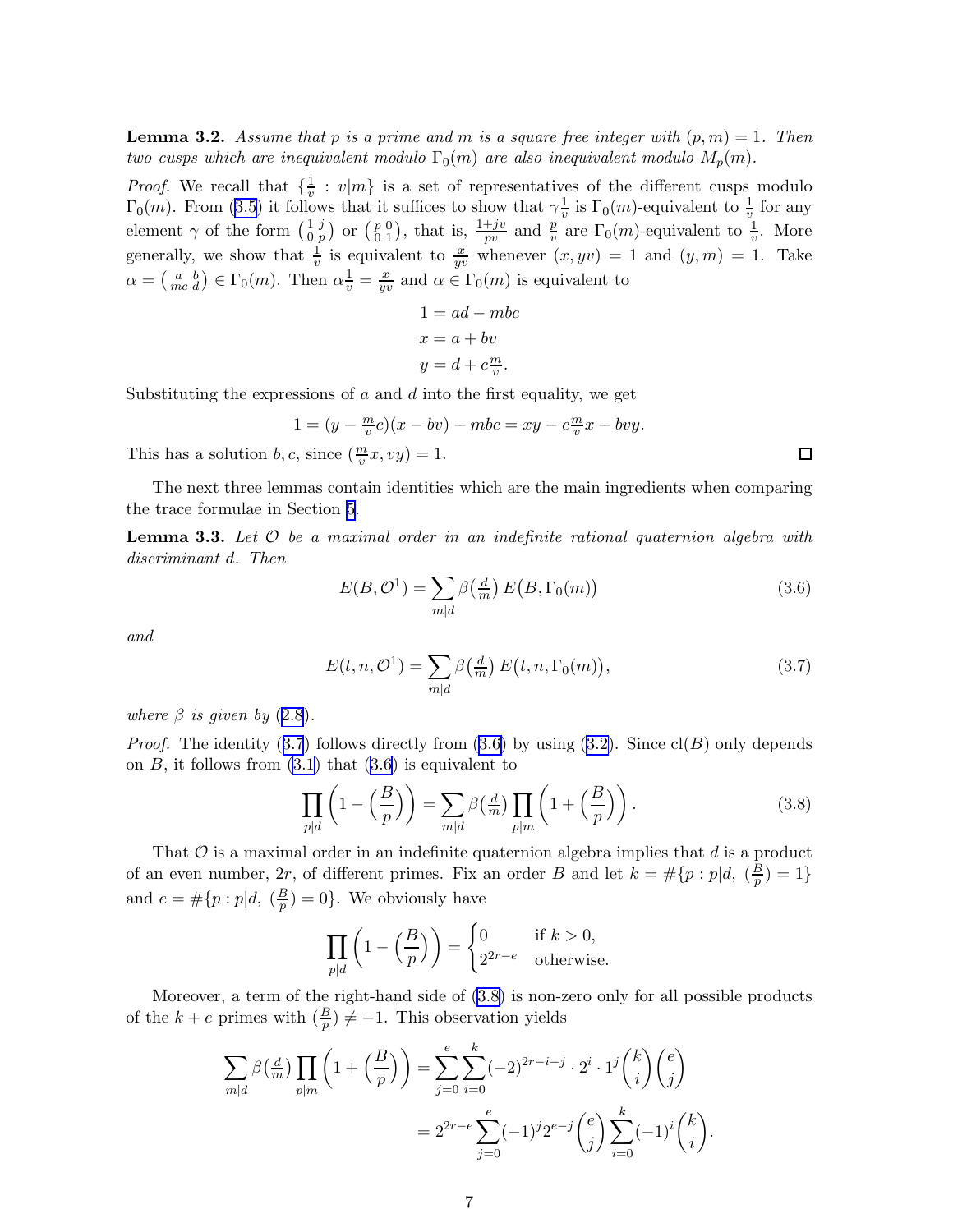<span id="page-8-0"></span>The desired result follows by observing that

$$
\sum_{j=0}^{e} (-1)^j 2^{e-j} {e \choose j} = (2-1)^e = 1 \quad \text{and} \quad \sum_{i=0}^{k} (-1)^i {k \choose i} = \begin{cases} (1-1)^k = 0 & \text{if } k > 0, \\ 1 & \text{if } k = 0. \end{cases}
$$

A hyperbolic element  $\gamma \in \Gamma$ , Γ a Fuchsian group, is called primitive in Γ, if there is no element  $\alpha \in \Gamma$  such that  $\gamma = \alpha^r$ , with  $r \geq 2$ . For  $t > 2$ , we define  $E'(t, 1, \mathcal{O}^1)$  to be the number of conjugacy classes in  $\mathcal{O}^1$  of primitive elements with trace t. We remark that if  $\gamma$  is hyperbolic, then for any  $r \ge 1$  { $\gamma$ } $_{\mathcal{O}1} = {\beta}$ } $_{\mathcal{O}1}$  iff { $\gamma^r$ } $_{\mathcal{O}1} = {\beta}^r$  $_{\mathcal{O}1}$ . Moreover,  $r \mapsto |\text{Tr}(\gamma^r)|$ is a strictly increasing function for  $r \geq 1$  when  $\gamma$  is hyperbolic. Using these two facts it is clear that

$$
E(t, 1, \mathcal{O}^1) = \sum_{s \le t'} E'(s, 1, \mathcal{O}^1),
$$
\n(3.9)

where the sum is over all s such that if  $\text{Tr}(\gamma) = s$ , then there is an  $r \ge 1$  such that  $\text{Tr}(\gamma^r) = t$ . Since  $E(3,1,\mathcal{O}^1) = E'(3,1,\mathcal{O}^1)$ , the following lemma follows by straightforward induction on  $t \text{ using } (3.7) \text{ and } (3.9).$  $t \text{ using } (3.7) \text{ and } (3.9).$  $t \text{ using } (3.7) \text{ and } (3.9).$ 

**Lemma 3.4.** Let  $\mathcal{O}$  be a maximal order in an indefinite rational quaternion algebra with discriminant d. Then

$$
E'(t,1,\mathcal{O}^1) = \sum_{m|d} \beta\left(\frac{d}{m}\right) E'(t,1,\Gamma_0(m)).
$$

We conclude this section with three simple arithmetic identities which are important in the proof of the main theorems.

**Lemma 3.5.** If  $d > 1$  is a square free integer and  $\omega(m)$  the number of primes dividing m, then

$$
\sum_{m|d} \beta\left(\frac{d}{m}\right) = (-1)^{\omega(d)} \quad \text{and} \quad \sum_{m|d} \beta\left(\frac{d}{m}\right) 2^{\omega(m)} = 0.
$$

Moreover, if  $f$  is an arbitrary function and  $d$  has at least two prime divisors, then

$$
\sum_{m|d} \beta\left(\frac{d}{m}\right) 2^{\omega(m)} \sum_{p|m} f(p) = 0,
$$

where the first sum is over all divisors and the second only over prime divisors.

Proof. The first identity follows from the binomial theorem, since

$$
\sum_{m|d} \beta\left(\frac{d}{m}\right) = \sum_{i=0}^{\omega(d)} (-2)^{\omega(d)-i} \binom{\omega(d)}{i} = (1-2)^{\omega(d)} = (-1)^{\omega(d)}.
$$

The second identity follows analogously,

$$
\sum_{m|d} \beta\left(\frac{d}{m}\right) 2^{\omega(m)} = \sum_{i=0}^{\omega(d)} (-2)^{\omega(d)-i} \cdot 2^i \binom{\omega(d)}{i} = (2-2)^{\omega(d)} = 0.
$$

¿From this identity we derive the third one by

$$
\sum_{m|d} \beta\left(\frac{d}{m}\right) 2^{\omega(m)} \sum_{p|m} f(p) = \sum_{p|d} f(p) \sum_{m|\frac{d}{p}} \beta\left(\frac{d}{mp}\right) 2^{\omega(mp)}
$$
  
= 
$$
2 \cdot \sum_{p|d} f(p) \sum_{m|\frac{d}{p}} \beta\left(\frac{d/p}{m}\right) 2^{\omega(m)} = 0.
$$

 $\Box$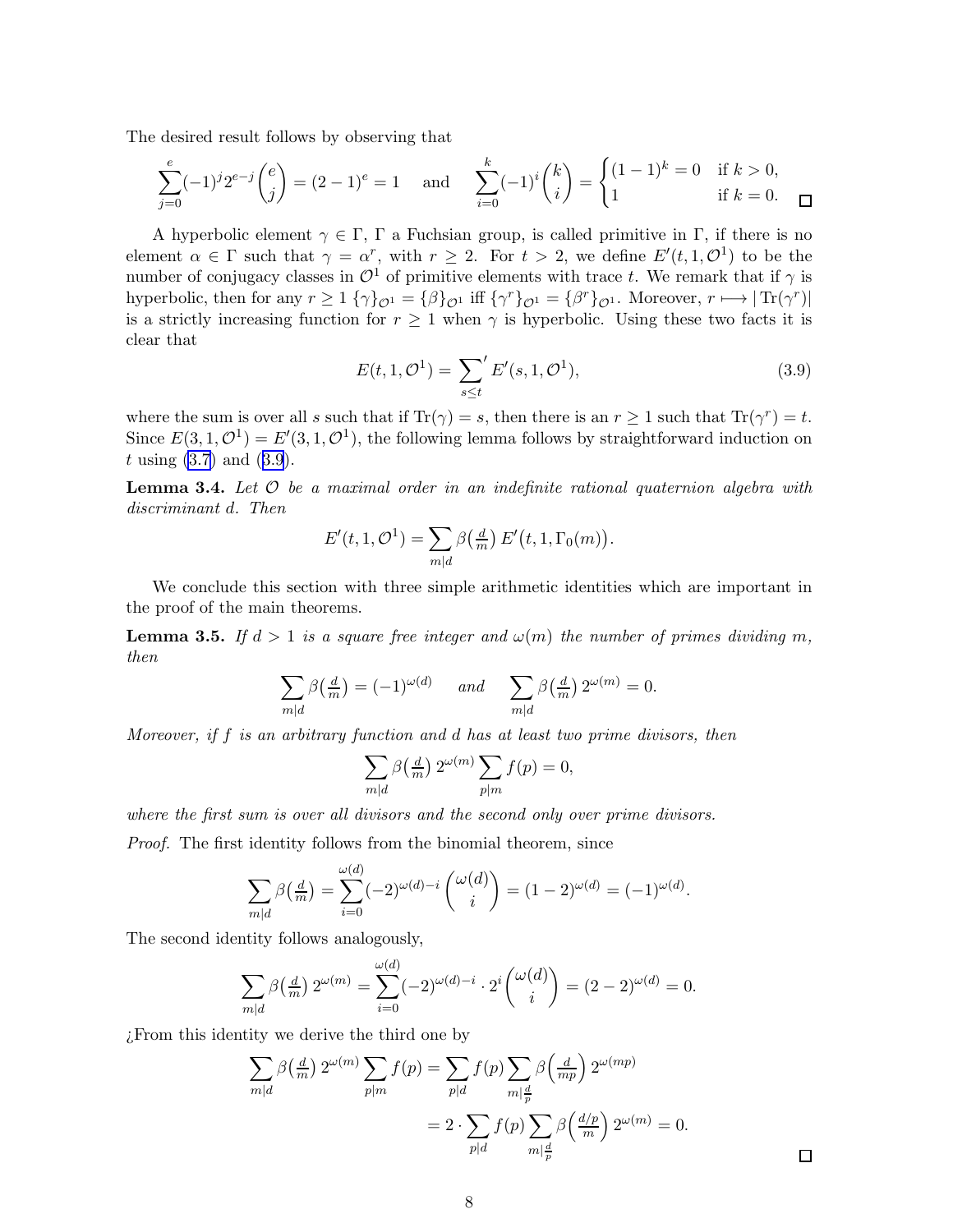## <span id="page-9-0"></span>4 Trace formulae

The basic tool we are going to apply in order to prove our main result will be the Selberg trace formula. We will need several versions of it; with and without inclusion of Hecke-eigenvalues, for the cocompact groups  $\mathcal{O}^1$  and the Hecke congruence groups  $\Gamma_0(m)$ . Without inclusion of Hecke-eigenvalues the trace formula for all Fuchsian groups occurring are well-known. When considering Hecke operators  $T_p$ ,  $T_p$ , for primes  $p/d(\mathcal{O})$ , the relevant trace formula for the groups  $\Gamma_0(m)$ ,  $m > 1$ , still has to be evaluated explicitly. The result for  $\mathcal{O}^1$  can be found in [\[5](#page-21-0), ch.V,Thm.8.1] and for  $\Gamma_0(1)$  in [\[4,](#page-21-0) (11.10)]. In this section, we will first recall the known results, and thereby take the opportunity to introduce some notation that will be useful. Then we will derive the necessary trace formula not yet to be found in the literature.

In the sequel  $h : \mathbb{C} \to \mathbb{C}$  always denotes a function satisfying

- $h(r) = h(-r)$ ,
- $h(r)$  is holomorphic in the strip  $|\operatorname{Im} r| \leq \frac{1}{2} + \varepsilon$ , for some  $\varepsilon > 0$ ,
- $|h(r)| \le C (1 + \text{Re } r)^{-2-\delta}$  for some  $C > 0$  and  $\delta > 0$ .

The Fourier transform of h will then be written as

$$
\hat{h}(u) = \frac{1}{2\pi} \int_{-\infty}^{+\infty} h(r) e^{-iru} dr.
$$

Since the unit group  $\mathcal{O}^1$  is a cocompact Fuchsian group, the Selberg trace formula without Hecke-eigenvalues reads as follows:

**Proposition 4.1.** Let  $\lambda_k = r_k^2 + \frac{1}{4}$  run through all eigenvalues of the hyperbolic Laplacian on  $L^2(X_{\mathcal{O}})$ , counted with multiplicities. Then

$$
\sum_{k=0}^{\infty} h(r_k) = \frac{A_{\mathcal{O}}}{4\pi} \int_{-\infty}^{+\infty} h(r) \, r \, \tanh(\pi r) \, dr\n+ \sum_{t \in \{0,1\}} \frac{E'(t,1,\mathcal{O}^1)}{2m_t} \sum_{k=1}^{m_t-1} \frac{1}{\sin(\frac{k\pi}{m_t})} \int_{-\infty}^{+\infty} h(r) \, \frac{e^{-\frac{2k\pi r}{m_t}}}{1 + e^{-2\pi r}} \, dr\n+ \sum_{t=3}^{\infty} E'(t,1,\mathcal{O}^1) \arccosh(\frac{t}{2}) \sum_{k=1}^{\infty} \frac{\hat{h} \left(2k \arccosh(\frac{t}{2})\right)}{\sinh(k \arccosh(\frac{t}{2}))} \, .
$$

*Proof.*Recall the trace formula for cocompact Fuchsian groups  $[14, (3.2)]$  $[14, (3.2)]$  $[14, (3.2)]$ ,  $[5, ch.II, Thm.5.1]$ . The sums over representatives of the primitive elliptic and hyperbolic conjugacy classes of elements in  $\mathcal{O}^1$  are rewritten as sums over the traces  $t \in \mathbb{N}_0$  of the representatives. The number of primitive conjugacy classes with trace t is  $E'(t, 1, \mathcal{O}^1)$ . In the elliptic case, where  $t \in \{0,1\}$ ,  $m_t$  denotes the order of the primitive element with trace t.  $\Box$ 

We now consider the Hecke operators  $\widetilde{T}_p$  when p is a prime not dividing  $d(\mathcal{O})$ . In this case the relevant trace formula is given by

**Proposition 4.2.** Let  $\lambda_k = r_k^2 + \frac{1}{4}$  run through all eigenvalues of the hyperbolic Laplacian on  $L^2(X_{\mathcal{O}})$ , counted with multiplicities. Fix a prime  $p/d(\mathcal{O})$  and denote by  $\tilde{t}_k(p)$  the eigenvalues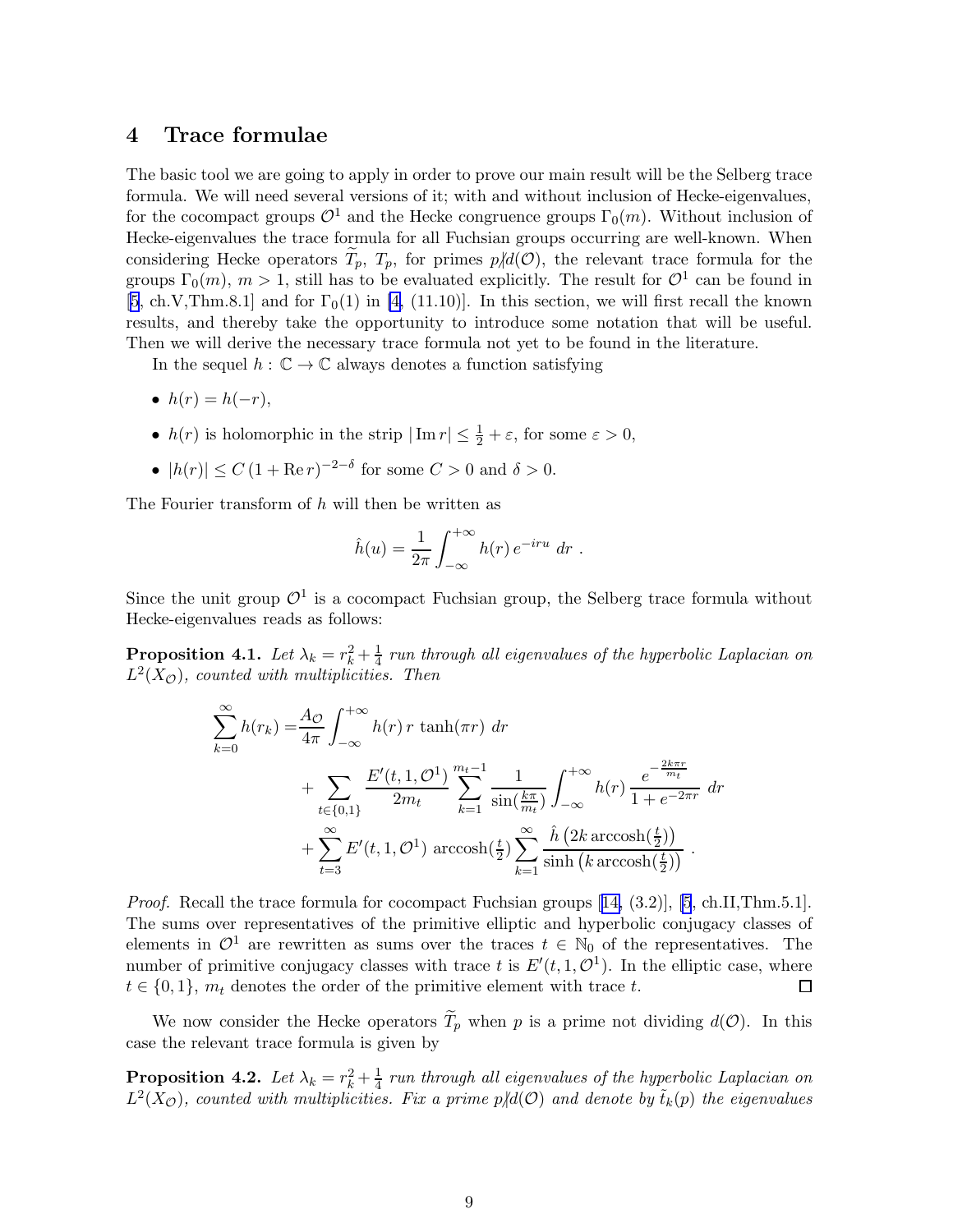<span id="page-10-0"></span>of  $T_p$  on a Hecke basis  $\{\varphi_k : k \in \mathbb{N}_0\}$  of  $L^2(X_{\mathcal{O}})$ . Then

$$
\sum_{k=0}^{\infty} \tilde{t}_k(p) h(r_k) = \sum_{\substack{\{\gamma\}_{\mathcal{O}^1} \\ \gamma \in \text{llip.}}} \frac{1}{m_{\gamma} \sqrt{4p - t^2}} \int_{-\infty}^{+\infty} h(r) \, \frac{e^{-2r \arcsin \sqrt{1 - \frac{t^2}{4p}}}}{1 + e^{-2\pi r}} \, dr + \frac{1}{\sqrt{p}} \sum_{\substack{\{\gamma\}_{\mathcal{O}^1} \\ \gamma \text{ hyperb.}}} \frac{\arccosh(\vert \log \varepsilon_{\gamma} \vert) \, \hat{h} \left( 2 \arccosh(\frac{t}{2\sqrt{p}}) \right)}{2 \sinh \left( \arccosh(\frac{t}{2\sqrt{p}}) \right)},
$$

where  $t = \text{Tr}(\gamma)$  and  $p = \text{N}(\gamma)$ . Moreover,  $m_{\gamma}$  is the order of the centraliser  $Z_{\mathcal{O}^1}(\gamma)$  when  $\gamma \in \mathcal{O}^p$  is elliptic, and  $\varepsilon_\gamma$  is a generator of  $Z_{\mathcal{O}^1}(\gamma)$  when  $\gamma \in \mathcal{O}^p$  is hyperbolic.

*Proof.* In order to define the Hecke operator  $\widetilde{T}_p$ ,

$$
\widetilde{T}_p \varphi(z) = \frac{1}{\sqrt{p}} \sum_{j=1}^{d(p)} \varphi(\gamma_j z) , \quad \varphi \in L^2(X_{\mathcal{O}}) ,
$$

one needs the decomposition

$$
\mathcal{O}^p = \{u \in \mathcal{O} : \ N(u) = p\} = \bigcup_{j=1}^{d(p)} \mathcal{O}^1 \gamma_j ,
$$

which derives from the decomposition

$$
\mathcal{O}^1 u \mathcal{O}^1 = \bigcup_{j=1}^{d(u)} \mathcal{O}^1 \gamma_j
$$

of the distinct double cosets  $\mathcal{O}^1 u \mathcal{O}^1$  with  $u \in \mathcal{O}^p$ .

Clearly,  $\widetilde{T}_p$  commutes with  $-\Delta$ , and also with any integral operator

$$
L\varphi(z) = \int_{\mathcal{F}_{\mathcal{O}}} K(z, w) \varphi(w) \, d\mu(w) \, , \quad \varphi \in L^2(X_{\mathcal{O}}) \, ,
$$

which has a kernel of the form

$$
K(z, w) = \sum_{\gamma \in \mathcal{O}^1/\{\pm E_2\}} k(\gamma z, w) , \quad k(z, w) = \phi\left(\frac{|z - w|^2}{\operatorname{Im} z \operatorname{Im} w}\right) ,
$$

where  $d\mu(z) = \frac{dx\,dy}{y^2}$  is the hyperbolic volume form and  $\phi \in C_0^2(\mathbb{R})$  is arbitrary. The fact that  $\widetilde{T}_pL = L\widetilde{T}_p$  follows from [\[5,](#page-21-0) ch.V,Prop.2.19] and from the observation that  $\widetilde{T}_p$  is  $\frac{1}{\sqrt{2}}$  $\frac{1}{p}$  times a finitesum of operators as in [[5](#page-21-0), ch.V,Def.2.9]. According to [\[5,](#page-21-0) ch.V,Prop.2.22],  $\tilde{T}_pL$  has an integral kernel

$$
K_p(z, w) = \frac{1}{\sqrt{p}} \sum_{j=1}^{d(p)} \sum_{\gamma \in \mathcal{O}^1/\{\pm E_2\}} k(\gamma \gamma_j z, w) = \frac{1}{\sqrt{p}} \sum_{\gamma \in \mathcal{O}^p/\{\pm E_2\}} k(\gamma z, w) .
$$
 (4.1)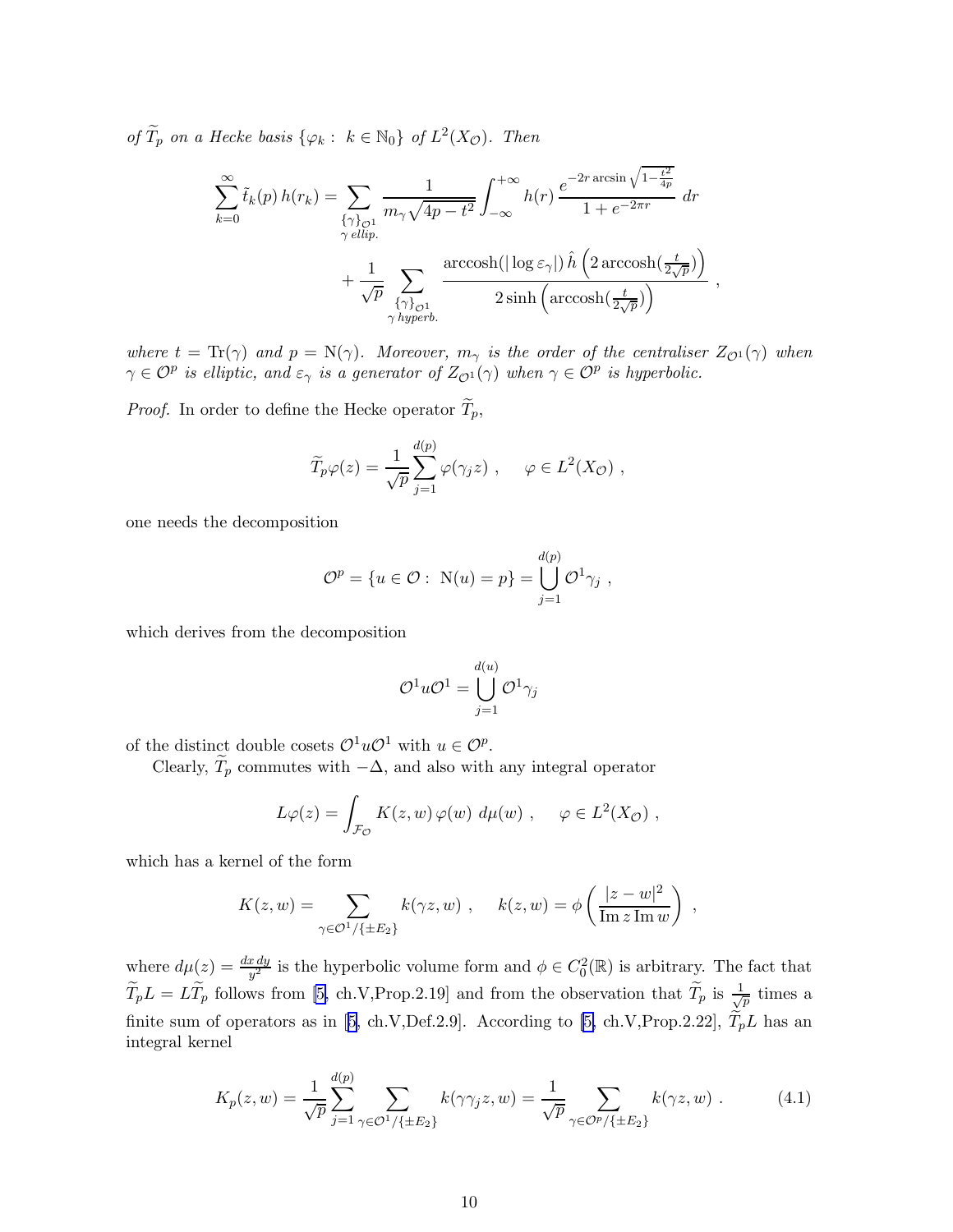<span id="page-11-0"></span>Following[[5](#page-21-0), ch.V] further, one calculates  $Tr L\tilde{T}_p$  on the one hand from [\(4.1](#page-10-0)), and on the other hand from the spectral expansion

$$
K_p(z, w) = \sum_{k=0}^{\infty} \tilde{t}_k(p) h(r_k) \varphi_k(z) \overline{\varphi_k}(w) .
$$

This yields

$$
\sum_{k=0}^{\infty} \tilde{t}_k(p) h(r_k) = \frac{1}{\sqrt{p}} \sum_{\gamma \in \mathcal{O}^p/\{\pm E_2\}} \int_{\mathcal{F}_{\mathcal{O}}} k(\gamma z, z) d\mu(z)
$$

$$
= \frac{1}{\sqrt{p}} \sum_{\{\gamma\}_{\mathcal{O}^1}} \sum_{\sigma \in \mathcal{O}^1/\mathbb{Z}_{\mathcal{O}^1}(\gamma)} \int_{\sigma \mathcal{F}_{\mathcal{O}}} k(\sigma z, z) d\mu(z) . \tag{4.2}
$$

In the second line the first sum extends over all conjugacy classes  $\{\gamma\}_{\mathcal{O}^1}$  of elements  $\gamma \in$  $\mathcal{O}^p/\{\pm E_2\}$ . For the second sum one needs to know the centraliser

$$
Z_{\mathcal{O}^1}(\gamma) = \left\{ \sigma \in \mathcal{O}^1 : \sigma \gamma = \gamma \sigma \right\} = \mathbb{Q}(\gamma) \cap \mathcal{O}^1
$$

of  $\gamma \in \mathcal{O}^p$ . Since  $\mathcal O$  is a maximal order in a division algebra, any quadratic extension  $\mathbb{Q}(\rho)$ ,  $\rho \in \mathcal{O}$ , is a field. Moreover,  $\mathbb{Q}(\rho) \cap \mathcal{O}$  is the maximal order in  $\mathbb{Q}(\rho)$ . It follows that the centraliser  $\mathbb{Q}(\gamma) \cap \mathcal{O}^1$  is the group of units of norm one in the maximal order of  $\mathbb{Q}(\sqrt{D})$ , where D is square free such that  $t^2 - 4p = n^2D$ . Elliptic elements of  $\mathcal{O}^p$  are characterised by  $t^2 - 4p < 0$ , which implies that D is negative. In this case  $Z_{\mathcal{O}^1}(\gamma)$  is a finite cyclic group of order  $m_{\gamma}$ . In the hyperbolic case, where  $t^2 - 4p > 0$  and hence D is positive, the centraliser is infinite cyclic, generated by  $\varepsilon_{\gamma}$ . Going on as in [\[5,](#page-21-0) ch.V], we arrive at the desired result; compare[[5](#page-21-0), ch.V,Thm.8.1].  $\Box$ 

Next we consider the Hecke congruence groups  $\Gamma_0(m)$  with  $m|d(\mathcal{O})$ . Thus m is square free and consist of  $\omega(m)$  prime divisors. For the rest of this section the discriminant  $d(\mathcal{O})$  is not important so that  $m$  denotes an arbitrary square free positive integer. Without the inclusion of Hecke-eigenvalues the trace formula for  $\Gamma_0(m)$  is well-known. We recall [\[4,](#page-21-0) Thm.9.9] together with $[4, (10.2), (10.4)]$  $[4, (10.2), (10.4)]$  $[4, (10.2), (10.4)]$  and use the same notation as in Proposition [4.1:](#page-9-0)

**Proposition 4.3.** Let  $\mu_k = r_k^2 + \frac{1}{4}$  $\frac{1}{4}$  run through all eigenvalues of the hyperbolic Laplacian on  $L^2(X_m)$ , counted with multiplicities. Then

$$
\sum_{k=0}^{\infty} h(r_k) = \frac{A_m}{4\pi} \int_{-\infty}^{+\infty} h(r) \, r \, \tanh(\pi r) \, dr\n+ \sum_{t \in \{0,1\}} \frac{E'(t, 1, \Gamma_0(m))}{2m_t} \sum_{k=1}^{m_t - 1} \frac{1}{\sin(\frac{k\pi}{m_t})} \int_{-\infty}^{+\infty} h(r) \, \frac{e^{-\frac{2k\pi r}{m_t}}}{1 + e^{-2\pi r}} \, dr\n+ \sum_{t=3}^{\infty} E'(t, 1, \Gamma_0(m)) \arccosh(\frac{t}{2}) \sum_{k=1}^{\infty} \frac{\hat{h}(2k \arccosh(\frac{t}{2}))}{\sinh(k \arccosh(\frac{t}{2}))}\n+ 2^{\omega(m)} \left\{ \hat{h}(0) \log(\frac{\pi}{2}) - \frac{1}{2\pi} \int_{-\infty}^{+\infty} h(r) \left[ \frac{\Gamma'}{\Gamma}(\frac{1}{2} + ir) + \frac{\Gamma'}{\Gamma}(1 + ir) \right] \, dr\n+ 2 \sum_{n=1}^{\infty} \frac{\Lambda(n)}{n} \hat{h}(2 \log n) - \sum_{\substack{p|m \ k=0}} \sum_{k=0}^{\infty} \frac{\log p}{p^k} \hat{h}(2k \log p) \right\}.
$$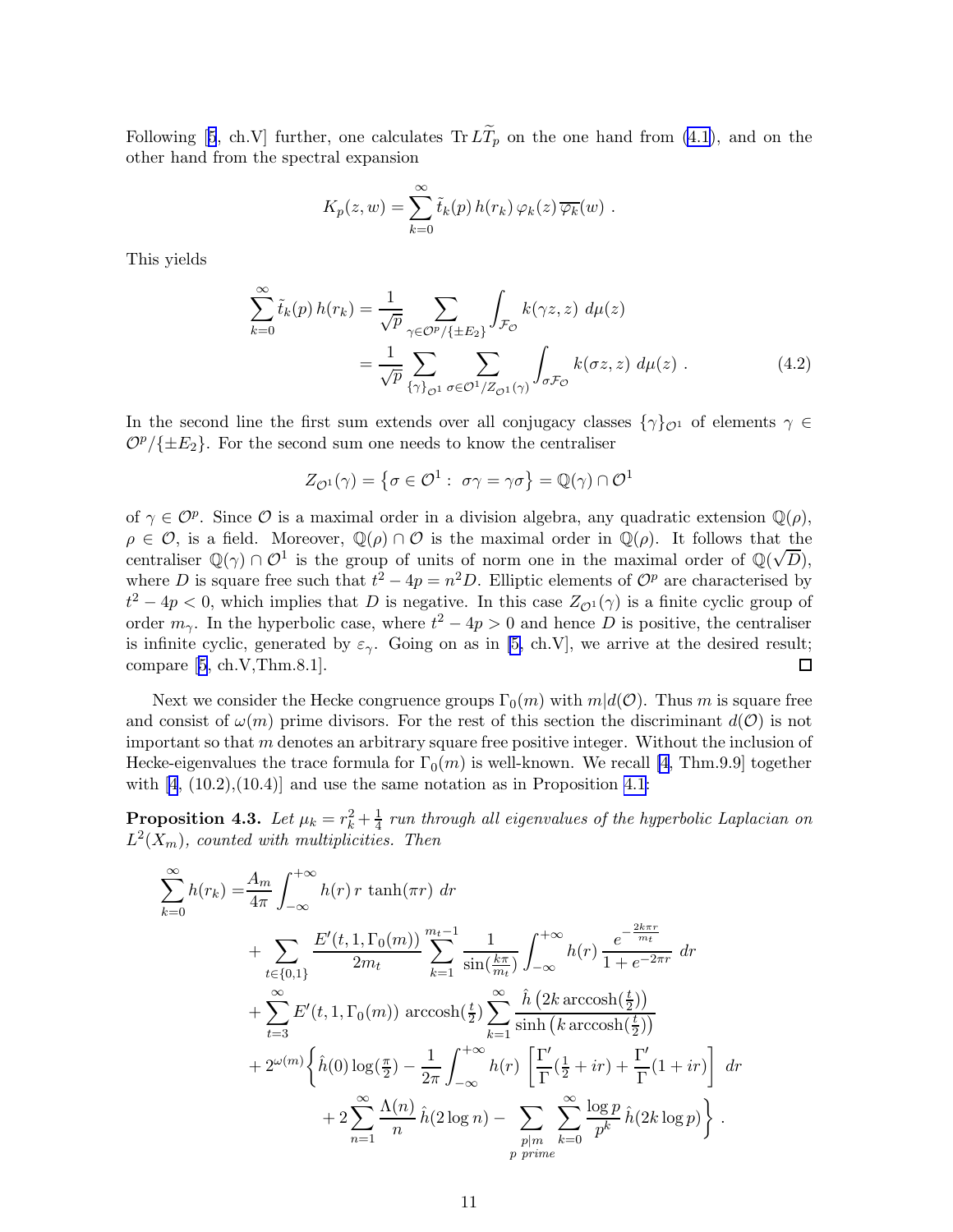<span id="page-12-0"></span>Our main concern will now be to set up the trace formula for  $\Gamma_0(m)$  that includes a Hecke operator  $T_p$ , where  $p/m$ . On the spectral side, a proof of the trace formula requires to know the eigenvalues of  $T_p$  not only on a basis for  $\mathcal{C}_m$ , but also on Eisenstein series. We therefore first establish

**Lemma 4.4.** Let  $E_{1/v}(z, s)$ ,  $v|m$ , be the non-holomorphic Eisenstein series (2.[3\)](#page-3-0) associated with the representatives  $\frac{1}{v} \in F(m)$  of inequivalent cusps for  $\Gamma_0(m)$ . Then these are eigenfunctions of  $T_p$ ,  $p/m$ , with eigenvalues  $p^{s-\frac{1}{2}} + p^{\frac{1}{2} - s}$ , i.e.,

$$
T_p E_{1/v}(z,s) = \left(p^{s-\frac{1}{2}} + p^{\frac{1}{2}-s}\right) E_{1/v}(z,s) .
$$

Proof. We first recall[[16](#page-22-0), Thm.6.3.3], which states that

$$
T_p E_{1/v}(z, s) = \sum_{u|m} H_{vu}(s, p) E_{1/u}(z, s) ,
$$

where the unknowns  $H_{vu}(s, p)$  can be obtained as coefficients of  $y^s$  in a Fourier expansion of  $T_p E_{1/v}(\sigma_u z, s)$ . According to the decomposition [\(3.5\)](#page-6-0) one obtains for Re  $s > 1$ 

$$
\sqrt{p}T_p E_{1/v}(\sigma_u z, s) = \sum_{\gamma \in \Gamma_v \backslash M_p(m)} \left[ \text{Im} \left( \sigma_v^{-1} \gamma \sigma_u z \right) \right]^s = \sum_{\tau \in \Gamma_\infty \backslash \sigma_v^{-1} M_p(m) \sigma_u} \left[ \text{Im} \left( \tau z \right) \right]^s . \tag{4.3}
$$

As in the case of the Fourier expansion of  $E_{1/v}(\sigma_u z, s)$ , see [\[9](#page-22-0), sec.3.4], the coefficient of  $y^s$ in (4.3) derives from the elements  $\tau_{\infty} = \begin{pmatrix} * & * \\ 0 & * \end{pmatrix} \in \sigma_v^{-1} M_p(m) \sigma_u$ . Now consider  $\gamma = \sigma_v \tau_{\infty} \sigma_u^{-1} \in$  $M_p(m)$ . Since  $\tau_{\infty}$  fixes  $\infty$ , one obtains that  $\gamma \frac{1}{u} = \frac{1}{v}$ . In Lemma [3.2,](#page-6-0) we found that the  $\Gamma_0(m)$ inequivalent cusps  $\frac{1}{v}$ ,  $v|m$ , are also inequivalent with respect to  $M_p(m)$ . Hence  $\sigma_v^{-1}M_p(m)\sigma_u \neq$  $\emptyset$  iff  $u = v$ . This implies that  $H_{vu}(s, p)$  are the entries of a diagonal matrix, and hence the Eisenstein series are eigenfunctions of  $T_p$ .

We now determine the eigenvalues  $H_{vv}(s, p)$ . A direct computation shows that  $\tau_{\infty} \in$  $\sigma_v^{-1} M_p(m) \sigma_v$  is of the form

$$
\tau_{\infty} = \begin{pmatrix} a + bv & b\frac{v}{m} \\ 0 & d - bv \end{pmatrix} \quad \text{with} \quad \begin{pmatrix} a & b \\ mc & d \end{pmatrix} \in M_p(m) .
$$

Thus, one either has (i)  $a + bv = p$  and  $d - bv = 1$ , or (ii)  $a + bv = 1$  and  $d - bv = p$ . These conditions, together with the relation  $ad - mbc = p$ , imply that  $b(\pm v(p-1) - bv^2 - mc) = 0$ . Apart from  $b = 0$ , one therefore gets the equations  $bv + c^{\frac{m}{v}} = \pm (p-1)$ . Since v and  $\frac{m}{v}$  are coprime, the solutions  $b, c$  are such that b is in a unique class mod  $\frac{m}{v}$ . Furthermore,

$$
\begin{pmatrix} 1 & N \\ 0 & 1 \end{pmatrix} \begin{pmatrix} p & b\frac{v}{m} \\ 0 & 1 \end{pmatrix} = \begin{pmatrix} p & b\frac{v}{m} + N \\ 0 & 1 \end{pmatrix} \text{ and } \begin{pmatrix} 1 & N \\ 0 & 1 \end{pmatrix} \begin{pmatrix} 1 & b\frac{v}{m} \\ 0 & p \end{pmatrix} = \begin{pmatrix} 1 & b\frac{v}{m} + Np \\ 0 & p \end{pmatrix}.
$$

Therefore, there is one equivalence class mod  $\Gamma_{\infty}$  of elements  $\tau_{\infty} \in \sigma_v^{-1} M_p(m) \sigma_v$  in the case  $(i)$ , whereas there are p classes in the case  $(ii)$ . Moreover, since

$$
[\text{Im}(\tau_{\infty}z)]^s = \begin{cases} p^s y^s & \text{in case (i),} \\ p^{-s} y^s & \text{in case (ii),} \end{cases}
$$

we conclude that the coefficient of  $y^s$  on the right-hand side of (4.3) is given by  $p^s + p^{1-s}$ . Division by  $\sqrt{p}$  then yields the eigenvalue of  $E_{1/v}(z, s)$ .  $\Box$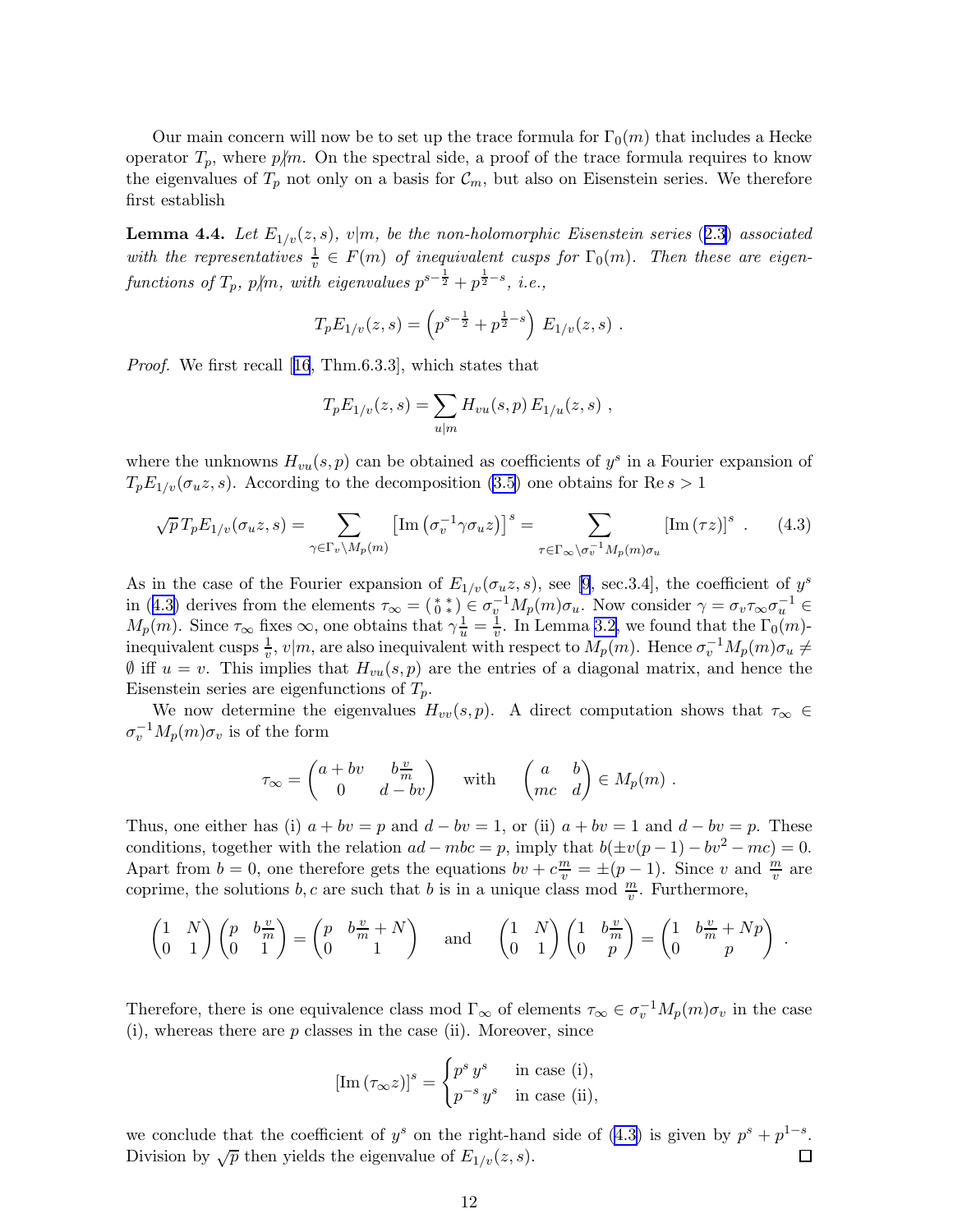<span id="page-13-0"></span>**Theorem 4.5.** Let  $\mu_k = r_k^2 + \frac{1}{4}$  $\frac{1}{4}$  run through all eigenvalues of the hyperbolic Laplacian on  $L^2(X_m)$ , counted with multiplicities. Fix a prime p/m and denote by  $t_k(p)$  the eigenvalues of  $T_p$  on a Hecke basis  $\{g_k: k \in \mathbb{N}_0\}$  of  $\mathbb{C} \oplus \mathcal{C}_m$ . Then

$$
\sum_{k=0}^{\infty} t_k(p) h(r_k) = \sum_{\substack{\{\gamma\}_{\text{right}(m)}}} \frac{1}{m_{\gamma}\sqrt{4p-t^2}} \int_{-\infty}^{+\infty} h(r) \frac{e^{-2r \arcsin\sqrt{1-\frac{t^2}{4p}}}}{1+e^{-2\pi r}} dr \n+ \frac{1}{\sqrt{p}} \sum_{\substack{\gamma\}_{\text{right}(m), t \neq p+1}} \frac{\arccosh(|\log \varepsilon_{\gamma}|) \hat{h} \left(2 \arccosh(\frac{t}{2\sqrt{p}})\right)}{2 \sinh\left(\arccosh(\frac{t}{2\sqrt{p}})\right)} \n+ 2^{\omega(m)} \left\{2 \hat{h} (\log p) \left[\log \pi + \log(p-1) - \frac{\log X(p-1)}{p-1}\right] - \frac{1}{2}h(0) + \int_{\log p}^{\infty} \hat{h}(u) \frac{e^{\frac{u}{2}} + e^{-\frac{u}{2}}}{e^{\frac{u}{2}} - e^{-\frac{u}{2}} + p^{\frac{1}{2}} - p^{-\frac{1}{2}}} du \n- \frac{1}{2\pi} \int_{-\infty}^{+\infty} h(r) \left[p^{ir} + p^{-ir}\right] \frac{\Gamma'}{\Gamma}(\frac{1}{2} + ir) dr \n+ 2 \sum_{n=1}^{\infty} \frac{\Lambda(n)}{n} \left[\hat{h}(2 \log n - \log p) + \hat{h}(2 \log n + \log p)\right] \n- \sum_{q|m} \sum_{k=0}^{\infty} \frac{\log q}{q^k} \left[\hat{h}(2k \log q - \log p) + \hat{h}(2k \log q + \log p)\right].
$$

Here  $X(n) = \prod$ k mod n  $(k,n)$ . In the elliptic case,  $m_{\gamma}$  denotes the order of the centraliser  $Z_{\Gamma_0(m)}(\gamma) = \mathbb{Q}(\gamma) \cap \Gamma_0(m)$ , and in the hyperbolic case  $\varepsilon_\gamma$  is a generator of  $Z_{\Gamma_0(m)}(\gamma)$ .

Proof. To start with, we recall some well-known facts about the trace formula for the noncocompact Fuchsian group  $\Gamma_0(m)$ , compare [\[6,](#page-21-0) [9](#page-22-0), [16\]](#page-22-0). One first defines the integral operator

$$
Lg(z) = \int_{\mathcal{F}_m} K(z, w) g(w) d\mu(w) , \quad g \in \mathcal{C}_m ,
$$

whose kernel is constructed from a point-pair invariant  $k(z, w) = \phi(\frac{|z-w|^2}{\text{Im }z \text{Im }w})$  $\frac{|z-w|}{\text{Im }z \text{Im }w}$ , where  $\phi$  is an arbitrary function in  $C_0^2(\mathbb{R})$ , and

$$
K(z, w) = \sum_{\gamma \in \Gamma_0(m)/\{\pm E_2\}} k(\gamma z, w) .
$$

Since  $\phi$  has compact support,  $K(\cdot, w) \in L^2(X_m)$  for any fixed  $w \in \mathcal{H}$ . According to the spectral resolution of the Laplacian, one then obtains the spectral expansion

$$
K(z, w) = \sum_{k=0}^{\infty} h(r_k) g_k(z) \overline{g_k}(w) + \frac{1}{4\pi} \sum_{v|m} \int_{-\infty}^{+\infty} h(r) E_{1/v}(z, \frac{1}{2} + ir) E_{1/v}(w, \frac{1}{2} - ir) \, dr \tag{4.4}
$$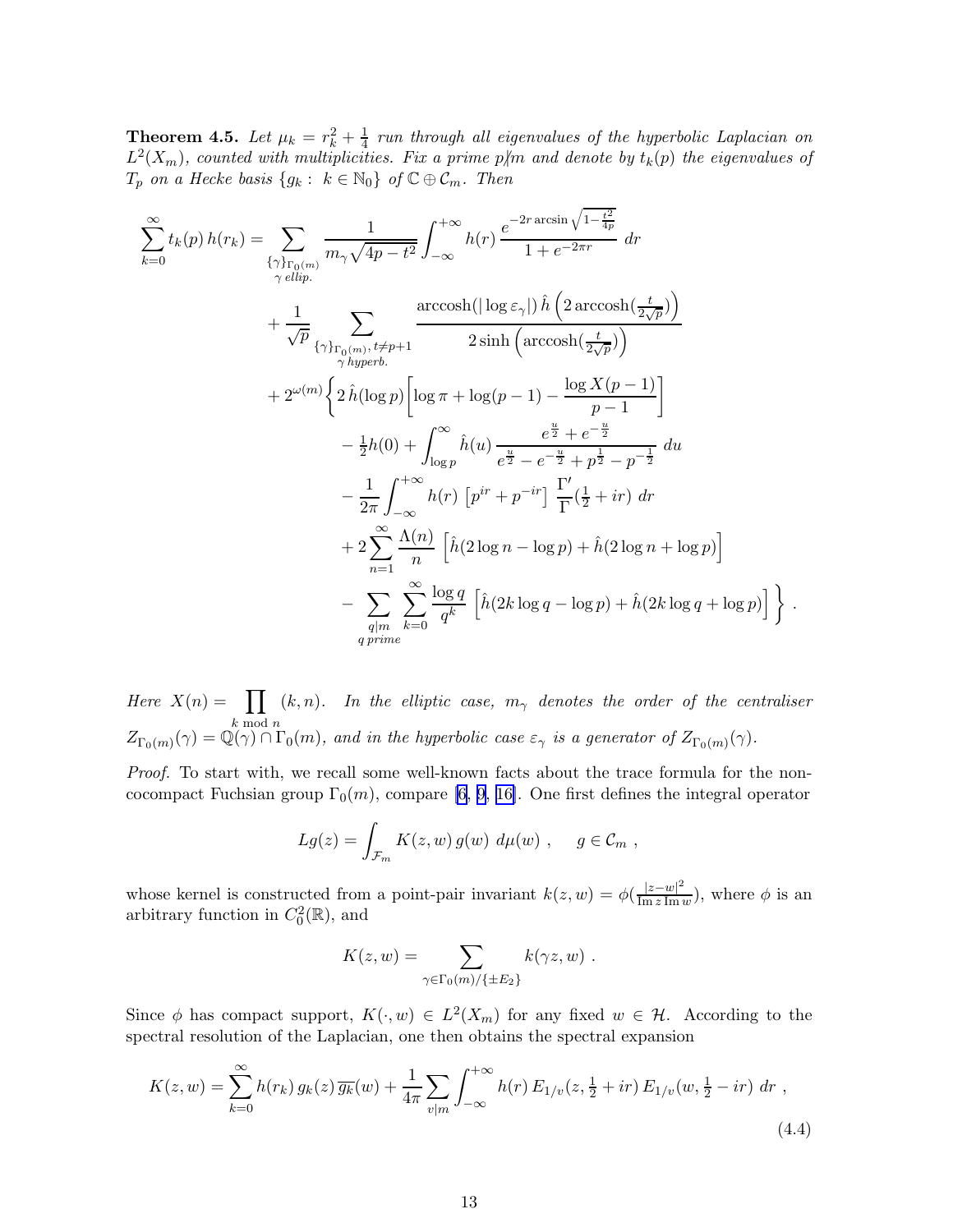<span id="page-14-0"></span>see e.g. [\[9,](#page-22-0) Thm.7.4]. Here  $\{g_k: k \in \mathbb{N}_0\}$  is a Hecke basis for  $\mathbb{C} \oplus \mathcal{C}_m$ , and  $E_{1/v}(z, s)$  are the Eisenstein series [\(2.3\)](#page-3-0) associated with  $\frac{1}{v} \in F(m)$ . The function  $h(r)$  is related to the point-pair invariant via the Selberg transforms [\[14](#page-22-0), (3.1)]

$$
Q(t) = \int_{t}^{\infty} \frac{\phi(u)}{\sqrt{u-t}} du ,
$$
  
\n
$$
\phi(u) = -\frac{1}{\pi} \int_{u}^{\infty} \frac{Q'(t)}{\sqrt{t-u}} dt ,
$$
  
\n
$$
\hat{h}(u) = Q(e^{u} + e^{-u} - 2) .
$$
\n(4.5)

One furthermore defines

$$
H(z, w) := \frac{1}{4\pi} \sum_{v|m} \int_{-\infty}^{+\infty} h(r) E_{1/v}(z, \frac{1}{2} + ir) E_{1/v}(w, \frac{1}{2} - ir) dr
$$
  

$$
K_0(z, w) := K(z, w) - H(z, w) ,
$$

and then proceeds to calculate Tr  $K_0$ . This finally yields Proposition [4.3](#page-11-0). Instead of this, we are here going to consider the operator  $T_pL$ ,  $p/m$ , with kernel

$$
K_p(z, w) = \frac{1}{\sqrt{p}} \sum_{j=0}^{p-1} K\left(\frac{z+j}{p}, w\right) + \frac{1}{\sqrt{p}} K\left(pz, w\right) = \frac{1}{\sqrt{p}} \sum_{\gamma \in M_p(m)/\{\pm E_2\}} k(\gamma z, w) ,\qquad(4.6)
$$

wherethe last equality follows from ([3.5](#page-6-0)). The spectral expansion of  $K_p(z, w)$  can be derived from [\(4.4\)](#page-13-0) and Lemma [4.4,](#page-12-0) together with the choice of  $\{g_k: k \in \mathbb{N}_0\}$  as a Hecke basis,

$$
K_p(z, w) = \sum_{k=0}^{\infty} h(r_k) t_k(p) g_k(z) \overline{g_k}(w)
$$
  
+ 
$$
\frac{1}{4\pi} \sum_{v|m} \int_{-\infty}^{+\infty} h(r) \left[ p^{ir} + p^{-ir} \right] E_{1/v}(z, \frac{1}{2} + ir) E_{1/v}(w, \frac{1}{2} - ir) dr .
$$
 (4.7)

In order to compute Tr  $K_0$ , we follow the usual procedure and first express  $K_p(z, z) - T_pH(z, z)$ in terms of the spectral expansion (4.7). An integration over the fundamental domain  $\mathcal{F}_m$ yields the left-hand side of the trace formula in Theorem [4.5.](#page-13-0) Then the expansion (4.6) will be used to integrate  $K_p(z, z) - T_p H(z, z)$  over the truncated fundamental domain  $\mathcal{F}_m^Y$ , and finally the limit  $Y \to \infty$  will be taken. Here  $\mathcal{F}_m^Y$  is the fundamental domain  $\mathcal{F}_m$  with cuspidal regions  $\sigma_v P^Y$  removed for  $v|m$ , where  $P^Y := \{z = x + iy \in \mathcal{H} : -\frac{1}{2} \leq x \leq \frac{1}{2}\}$  $\frac{1}{2}$ ,  $y \ge Y$ . We thus have to compute the right-hand side of

$$
\sum_{k=0}^{\infty} t_k(p) h(r_k) = \lim_{Y \to \infty} \left\{ \int_{\mathcal{F}_m^Y} K_p(z, z) \, d\mu(z) - \frac{1}{4\pi} \sum_{v|m} \int_{-\infty}^{+\infty} h(r) \left[ p^{ir} + p^{-ir} \right] \right\} \cdot \int_{\mathcal{F}_m^Y} E_{1/v}(z, \frac{1}{2} + ir) E_{1/v}(z, \frac{1}{2} - ir) \, d\mu(z) \, dr \right\} \,. \tag{4.8}
$$

As a first step, we compute the contribution of  $T_pH(z, z)$ . To this end we recall the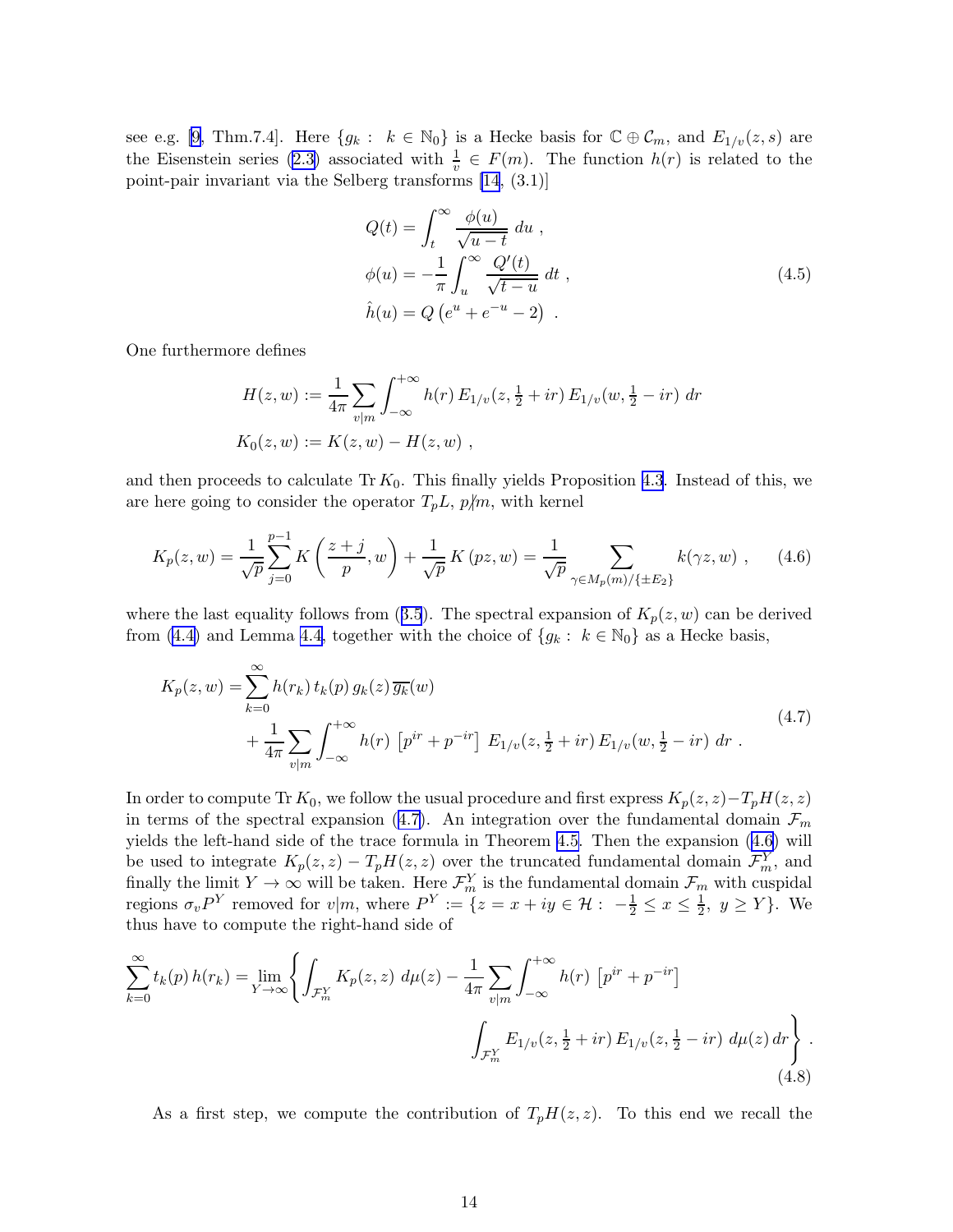<span id="page-15-0"></span>Maaß-Selberg relation

$$
\int_{\mathcal{F}_m^Y} E_{1/v}(z, \frac{1}{2} + ir) E_{1/v}(z, \frac{1}{2} - ir) d\mu(z) = 2 \log Y - \sum_{u|m} \Phi'_{vu} (\frac{1}{2} + ir) \Phi_{uv}^{-1} (\frac{1}{2} + ir) + \frac{Y^{2ir}}{2ir} \Phi_{vv} (\frac{1}{2} - ir) - \frac{Y^{-2ir}}{2ir} \Phi_{vv} (\frac{1}{2} + ir) + o(1)
$$
\n(4.9)

as  $Y \to \infty$ , compare [\[9,](#page-22-0) Prop.6.8.]. Here  $\Phi(s) = (\Phi_{uv}(s))$  denotes the scattering matrix for  $\Gamma_0(m)$ ,whose explicit form can be found in [[6](#page-21-0), ch.11, Lem.4.6]:

$$
\Phi_{vu}(s) = \varphi(s) \prod_{p|(v,u)(\frac{m}{v},\frac{m}{u})} \frac{p-1}{p^{2s}-1} \prod_{p|(u,\frac{m}{v})(v,\frac{m}{u})} \frac{p^s - p^{1-s}}{p^{2s-1}},
$$
  

$$
\varphi(s) = \sqrt{\pi} \frac{\Gamma(s-\frac{1}{2})}{\Gamma(s)} \frac{\zeta(2s-1)}{\zeta(s)}.
$$

In order to perform the integration of  $T_pH(z, z)$  over  $\mathcal{F}_m^Y$ , see [\(4.8](#page-14-0)), we now multiply (4.9) with  $\frac{h(r)}{4\pi} [p^{ir} + p^{-ir}]$ , integrate over  $r \in \mathbb{R}$  and sum over the  $2^{\omega(m)}$  divisors  $v|m$ . The first term on the right-hand side of (4.9) then contributes

$$
\frac{2^{\omega(m)}}{2\pi} \log Y \int_{-\infty}^{+\infty} h(r) \left[ p^{ir} + p^{-ir} \right] dr = 2^{\omega(m)+1} \hat{h}(\log p) \log Y . \tag{4.10}
$$

For the second term, we imitate the computation in [\[6,](#page-21-0) pp.537] and use the known result for  $m = 1$  as found in [\[4](#page-21-0), (11.10)]. This yields

$$
-\frac{1}{4\pi} \int_{-\infty}^{+\infty} h(r) \left[ p^{ir} + p^{-ir} \right] \text{Tr} \Phi' \Phi^{-1} \left( \frac{1}{2} + ir \right) dr =
$$
  

$$
- 2^{\omega(m)} \left\{ 2 \hat{h} (\log p) \log \pi - \frac{1}{2\pi} \int_{-\infty}^{+\infty} h(r) \left[ p^{ir} + p^{-ir} \right] \frac{\Gamma'}{\Gamma} \left( \frac{1}{2} + ir \right) dr + 2 \sum_{n=1}^{\infty} \frac{\Lambda(n)}{n} \left[ \hat{h} (2 \log n - \log p) + \hat{h} (2 \log n + \log p) \right] - \sum_{\substack{q|m \\ q \text{ prime}}} \sum_{k=0}^{\infty} \frac{\log q}{q^k} \left[ \hat{h} (2k \log q - \log p) + \hat{h} (2k \log q + \log p) \right] \right\}.
$$
  
(4.11)

In order to treat the contributions from  $(4.9)$  still remaining, we follow [\[9,](#page-22-0) p.155] and find

$$
\frac{1}{8\pi i} \int_{-\infty}^{+\infty} \frac{h(r)}{r} \left[ p^{ir} + p^{-ir} \right] \left[ Y^{2ir} \operatorname{Tr} \Phi(\frac{1}{2} - ir) - Y^{-2ir} \operatorname{Tr} \Phi(\frac{1}{2} + ir) \right] dr
$$
\n
$$
= \frac{1}{2} \operatorname{Tr} \Phi(\frac{1}{2}) h(0) + o(1)
$$
\n
$$
= 2^{\omega(m)-1} h(0) + o(1) .
$$
\n(4.12)

This completes the spectral side of the calculation.

Nextwe integrate  $K_p(z, z)$ , expressed as in ([4.6](#page-14-0)), over  $\mathcal{F}_m^Y$ . First notice that  $M_p(m)$ contains only elliptic and hyperbolic elements. One can therefore proceed as in the case of thecocompact Fuchsian group  $\mathcal{O}^1$ , see the right-hand side of ([4.2](#page-11-0)). Again, the centraliser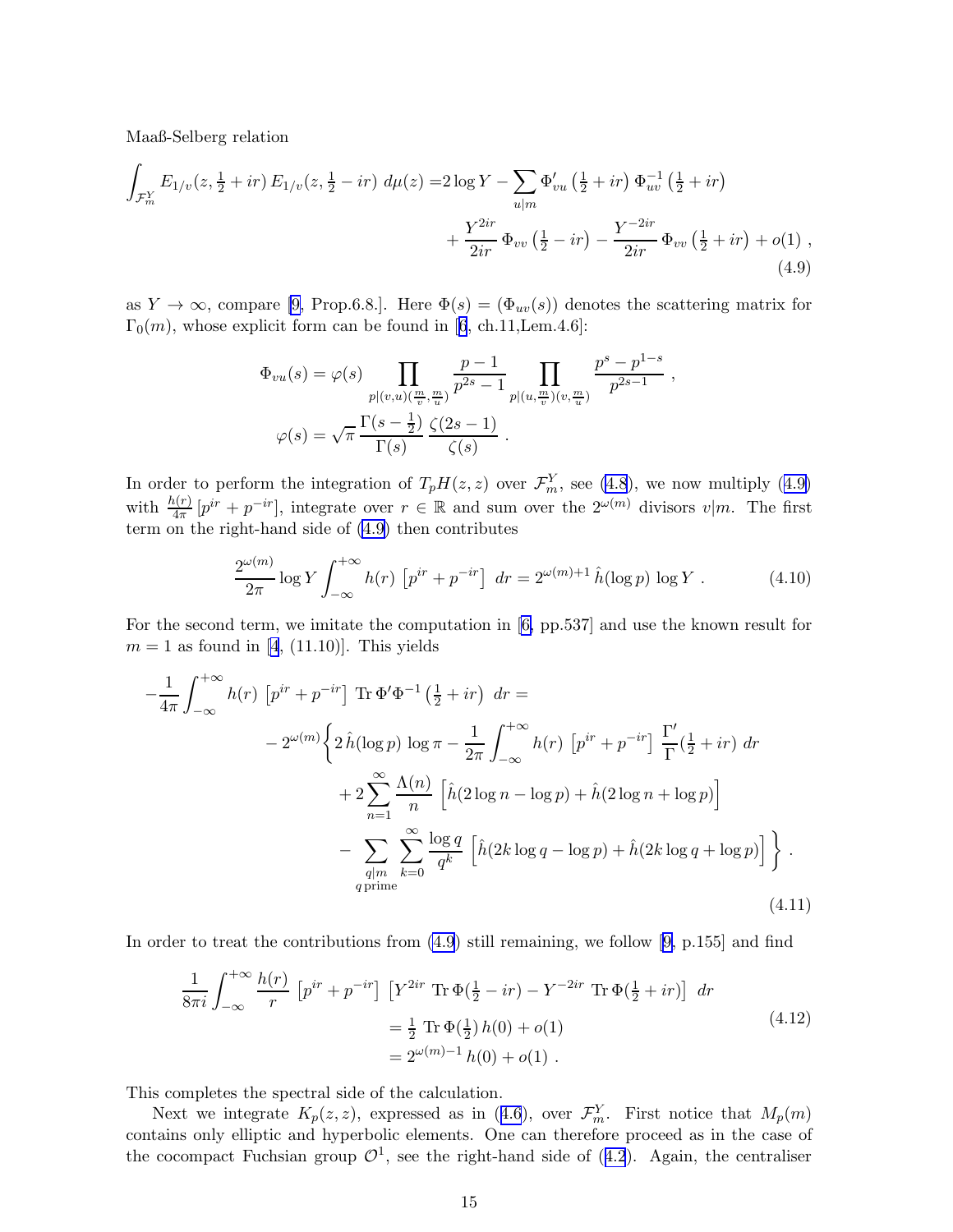$Z_{\Gamma_0(m)}(\gamma)$  of an element  $\gamma \in M_p(m)$  is given by  $\mathbb{Q}(\gamma) \cap \Gamma_0(m)$ . In case  $\mathbb{Q}(\gamma)$  is a field, this is the group of units of norm one in an order of the quadratic field  $\mathbb{Q}(\gamma) \cong \mathbb{Q}(\sqrt{D})$ . The only exception occurs for  $\pm Tr(\gamma) = p + 1$ , where  $D = 1$  and  $\mathbb{Q}(\gamma)$  is not a field. In this case  $Z_{\Gamma_0(m)}(\gamma)$  only consists of the identity, since  $\pm \text{Tr}(\gamma) = p + 1$  and  $N(\gamma) = p$  implies that  $\gamma$  has two distinct fixed points on  $\mathbb{Q} \cup \{\infty\}$ . If there existed a non-trivial  $\sigma \in Z_{\Gamma_0(m)}(\gamma)$ , its fixed points would have to be  $\Gamma_0(m)$ -equivalent to the ones of  $\gamma$ , i.e. they would be two distinct cusps of  $\Gamma_0(m)$ , which is impossible. In the non-exceptional cases,  $\pm \text{Tr}(\gamma) \neq p + 1$ , one can proceedas after ([4.2](#page-11-0)), thereby already performing the limit  $Y \to \infty$ . This yields the first two terms on the right-hand side of the trace formula in Theorem [4.5](#page-13-0).

The exceptional cases require a separate treatment. Their contribution to the trace formula, before taking the limit  $Y \to \infty$ , reads

$$
I(Y) := \frac{1}{\sqrt{p}} \sum_{\substack{\gamma \in M_p(m) \\ \text{Tr}(\gamma) = p+1}} \int_{\mathcal{F}_m^Y} k(\gamma z, z) \ d\mu(z) = \frac{1}{\sqrt{p}} \sum_{\gamma_{v,n}} \int_{\widetilde{\mathcal{H}}^Y} k(\gamma_{v,n} z, z) \ d\mu(z) , \tag{4.13}
$$

where the sum over  $\gamma_{v,n}$  extends over the representatives of the exceptional conjugacy classes as described in Lemma [3.1](#page-5-0). The domain of integration is given by

$$
\widetilde{\mathcal{H}}^Y := \bigcup_{\alpha \in \Gamma_0(m)} \alpha \mathcal{F}_m^Y = \mathcal{H} \setminus \bigcup_{u|m} \bigcup_{\alpha \in \Gamma_0(m)} \alpha \sigma_u P^Y
$$
\n
$$
= \mathcal{H} \setminus \bigcup_{u|m} \bigcup_{\tau \in \Gamma_\infty \setminus \sigma_u^{-1} \Gamma_0(m) \sigma_u} \sigma_u \tau P^Y_\infty ,
$$
\n(4.14)

where  $P^Y_{\infty} := \{z \in \mathcal{H} : \text{ Im } z \geq Y\} = \Gamma_{\infty} P^Y$ . The limit  $Y \to \infty$  cannot be taken before evaluating the integral on the right-hand side of (4.13), since the domain  $\widetilde{\mathcal{H}}^Y$  approaches  $\mathcal{H}$ in that limit and the integral over  $H$  diverges. One is therefore forced to evaluate the integral with the truncation of the domain present.

In order to proceed further we recall the double coset decomposition

$$
\sigma_u^{-1} \Gamma_0(m) \sigma_u = \Omega_\infty \cup \bigcup_{c > 0} \bigcup_{d \, (\text{mod } mc)} \Omega_{d/mc} \;,
$$

see[[9](#page-22-0), Thm.2.7]. Here the set  $\Omega_{\infty}$  is such that  $\Gamma_{\infty}\backslash\Omega_{\infty}$  consists of a single class with representative  $\omega_{\infty} = \begin{pmatrix} 1 & * \\ 0 & 1 \end{pmatrix} \in \sigma_u^{-1} \Gamma_0(m) \sigma_u$ . Moreover, c and d run over numbers such that  $\sigma_u^{-1} \Gamma_0(m) \sigma_u$ contains  $\omega_{d/mc} = \begin{pmatrix} a & b \\ mc & d \end{pmatrix}$ , and  $\Gamma_{\infty} \backslash \Omega_{d/mc} = \omega_{d/mc} \Gamma_{\infty}$ . Thus

$$
\bigcup_{\tau \in \Gamma_{\infty} \backslash \sigma_u^{-1} \Gamma_0(m)\sigma_u} \tau P_{\infty}^Y = P_{\infty}^Y \cup \bigcup_{c > 0} \bigcup_{d \, (\text{mod } mc} \omega_{d/mc} P_{\infty}^Y \,. \tag{4.15}
$$

We now exploit the fact that  $\alpha \partial P_{\infty}^Y$ ,  $\alpha = \begin{pmatrix} A & B \\ C & D \end{pmatrix} \in SL_2(\mathbb{R})$ ,  $C \neq 0$ , is a horocycle of radius  $\frac{1}{2C^2Y}$  touching  $\partial \mathcal{H}$  at  $\frac{A}{C}$ , and that  $\alpha^{-1}$  maps  $\frac{A}{C}$  to  $\infty$ . In our situati is a disc of radius  $\frac{1}{2m^2c^2Y}$  touching the real axis in the point  $\frac{a}{mc}$ ,  $(a, mc) = 1$ , which is mapped to  $\infty$  by  $\omega_{d/mc}^{-1}$ . This implies that, letting  $\omega_{d/mc}$  run over the set as specified in (4.15), the points  $\sigma_u(\frac{a}{m})$  $\frac{a}{mc}$ ) are comprised of all rational cusps which are  $\Gamma_0(m)$ -equivalent to  $\frac{1}{u}$ . According to (4.14), the domain  $\mathcal{H}^Y$  therefore consists of the hyperbolic plane with horocyclic neighbourhoods of all cusps removed.

Special attention has to be devoted to the horocycles touching the real axis in the fixed points of  $\gamma_{v,n}$ . The latter are given by  $-\frac{n}{p-1}$ .  $\frac{n}{p-1-nv}$  and  $\frac{1}{v}$ . In the integral on the right-hand side of (4.13), we change variables from z to  $w = \sigma_v^{-1}z$ . Then  $\gamma_{v,n}$  gets conjugated to the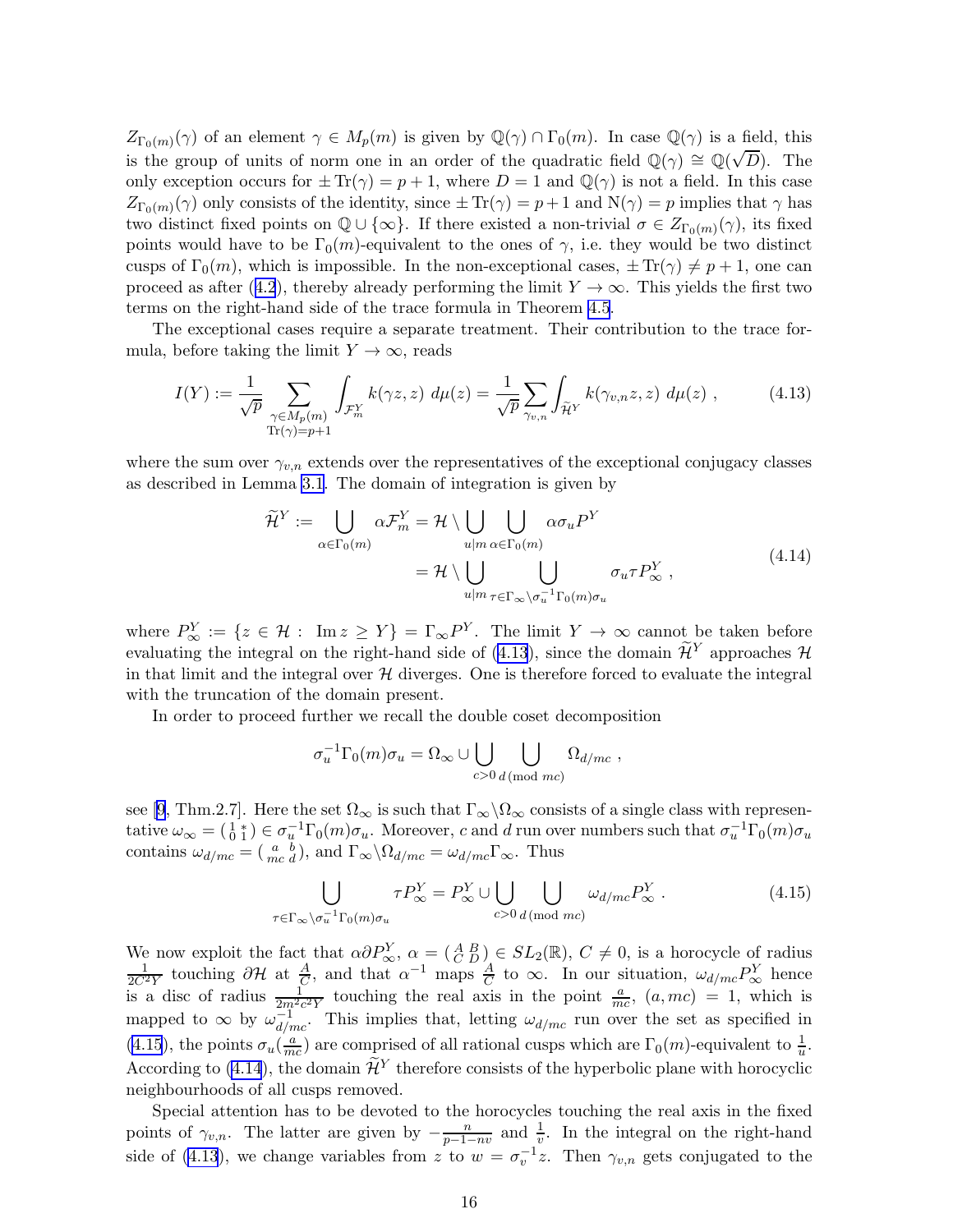<span id="page-17-0"></span>element  $\sigma_v^{-1} \gamma_{v,n} \sigma_v$ , which has fixed points  $-\frac{v}{m}$ m n  $\frac{n}{p-1}$  and ∞. We thus notice that the horocycle at the fixed point  $-\frac{v}{m}$ n  $\frac{n}{p-1}$  corresponds to  $\omega_{d/mc} P_{\infty}^Y$  with  $a = \frac{vn}{(vn,mp-m)}$  and  $mc = \frac{m(p-1)}{(vn,mp-m)}$  $\frac{m(p-1)}{(vn,mp-m)}$ . To simplify the integral further we now shift the variable w by  $\frac{v}{m}$ n  $\frac{n}{p-1}$ , so that the fixed points of the transformation  $\tilde{\gamma}_{v,n}$  defined by a conjugation of  $\sigma_v^{-1}\gamma_{v,n}\sigma_v$  with the shift turn out to be 0 and  $\infty$ . The matrix representing  $\tilde{\gamma}_{v,n}$  is hence diagonal. From the knowledge of  $\text{Tr}(\tilde{\gamma}_{v,n}) = p+1$  and  $\text{N}(\tilde{\gamma}_{v,n}) = p$  one furthermore concludes that one can choose  $\tilde{\gamma}_{v,n} = \begin{pmatrix} p & 0 \\ 0 & 1 \end{pmatrix}$ . We then denote the shifted domain of integration by  $\hat{\mathcal{H}}^Y$  and introduce the abbreviation  $T := p^{\frac{1}{2}} - p^{-\frac{1}{2}},$  so that

$$
I(Y) = \frac{1}{\sqrt{p}} \sum_{\gamma_{v,n}} \int_{\widehat{\mathcal{H}}^Y} \phi\left(\frac{|\widetilde{\gamma}_{v,n}z - z|^2}{\text{Im}\,\widetilde{\gamma}_{v,n}z\text{ Im}z}\right) d\mu(z) = \frac{1}{\sqrt{p}} \sum_{\gamma_{v,n}} \int_{\widehat{\mathcal{H}}^Y} \phi\left(T^2 \left(1 + \frac{x^2}{y^2}\right)\right) \frac{dx\,dy}{y^2} .
$$
\n(4.16)

By construction, the domain  $\widehat{\mathcal{H}}^Y$  consists of the hyperbolic plane H where discs,  $U_{a/mc}^Y :=$  $\omega_{d/mc}P^Y_\infty + \frac{v}{m}$ m n  $\frac{n}{p-1}$  of specified radii and touching the boundary  $\partial \mathcal{H}$  at the cusps  $\frac{a}{mc}$ , are removed.

It now turns out that any divergence of  $I(Y)$  in the limit  $Y \to \infty$  comes from the contributions of the cusps that are fixed points of the transformation appearing under the integral. In (4.16) these cusps are 0 and  $\infty$ . To see the finiteness in the other cusps, we consider the integral over any of the discs  $U_{\xi}^{Y}$  for  $\xi \in \mathbb{Q} \setminus \{0\},$ 

$$
\left| \int_{U_{\xi}^{Y}} \phi \left( T^{2} \left( 1 + \frac{x^{2}}{y^{2}} \right) \right) \frac{dx \, dy}{y^{2}} \right| \le \text{meas} \left( U_{\xi}^{Y} \right) \cdot \sup_{z \in U_{\xi}^{Y}} \left| y^{-2} \phi \left( T^{2} \left( 1 + \frac{x^{2}}{y^{2}} \right) \right) \right| , \tag{4.17}
$$

where meas  $(U_{\xi}^{Y})$  denotes Lebesgue measure. Since  $\phi \in C_0^2(\mathbb{R})$  is supposed to be compactly supported,  $\phi(u) = 0$  for  $|u| > K$  with some sufficiently large constant  $K > 0$ . In particular, we choose  $K > T^2$ . Then  $\phi(T^2(1+\frac{x^2}{n^2}))$  $\left(\frac{x^2}{y^2}\right)$  = 0 if  $y < |x| \left(\frac{K}{T^2} - 1\right)^{-\frac{1}{2}}$ . In other words, we obtain the bound  $y^{-2} \leq x^{-2}(\frac{K}{T^2}-1)$  in the support of  $\phi$ . If Y is large enough, then  $x \neq 0$ for any  $x + iy \in U_{\xi}^Y$ . Thus the right-hand side of (4.17) is finite, and vanishes as  $Y \to \infty$ . Consequently,

$$
I(Y) = \frac{1}{\sqrt{p}} \sum_{\gamma_{v,n}} \int_{\mathcal{H} \setminus (U_0^Y \cup U_\infty^Y)} \phi\left(T^2 \left(1 + \frac{x^2}{y^2}\right)\right) \frac{dx \, dy}{y^2} + o(1) \; .
$$

We remark that the integrals depend on  $\gamma_{v,n}$  through the radius of the disc  $U_0^Y$ , since this is a shift of the disc at the fixed point  $\frac{v}{m}$ n  $\frac{n}{p-1}$  of  $\gamma_{v,n}$ . Therefore, the radius of  $U_0^Y$  is

$$
R_{v,n} = \frac{1}{2m^2c^2Y} = \frac{(vn, mp - m)^2}{2m^2(p - 1)^2Y} \,. \tag{4.18}
$$

We now introduce polar coordinates  $r \in \mathbb{R}_+$  and  $\theta \in [0, \pi]$ ,  $z = x + iy = re^{i\theta}$ , and obtain

$$
\int_{\mathcal{H}\backslash (U_0^Y\cup U_\infty^Y)} \phi\left(T^2\left(1+\frac{x^2}{y^2}\right)\right) \frac{dx\,dy}{y^2} = \int_0^\pi \int_{2R_{v,n}\sin\theta}^{\frac{Y}{\sin\theta}} \phi\left(\frac{T^2}{\sin^2\theta}\right) \frac{1}{r\sin^2\theta}\,dr\,d\theta
$$

$$
= \int_0^\pi \log\left(\frac{Y}{2R_{v,n}\sin^2\theta}\right) \phi\left(\frac{T^2}{\sin^2\theta}\right) \frac{1}{\sin^2\theta}\,d\theta
$$

$$
= \frac{1}{T} \int_{T^2}^\infty \log\left(\frac{Yu}{2R_{v,n}T^2}\right) \frac{\phi(u)}{\sqrt{u-T^2}}\,du\;.
$$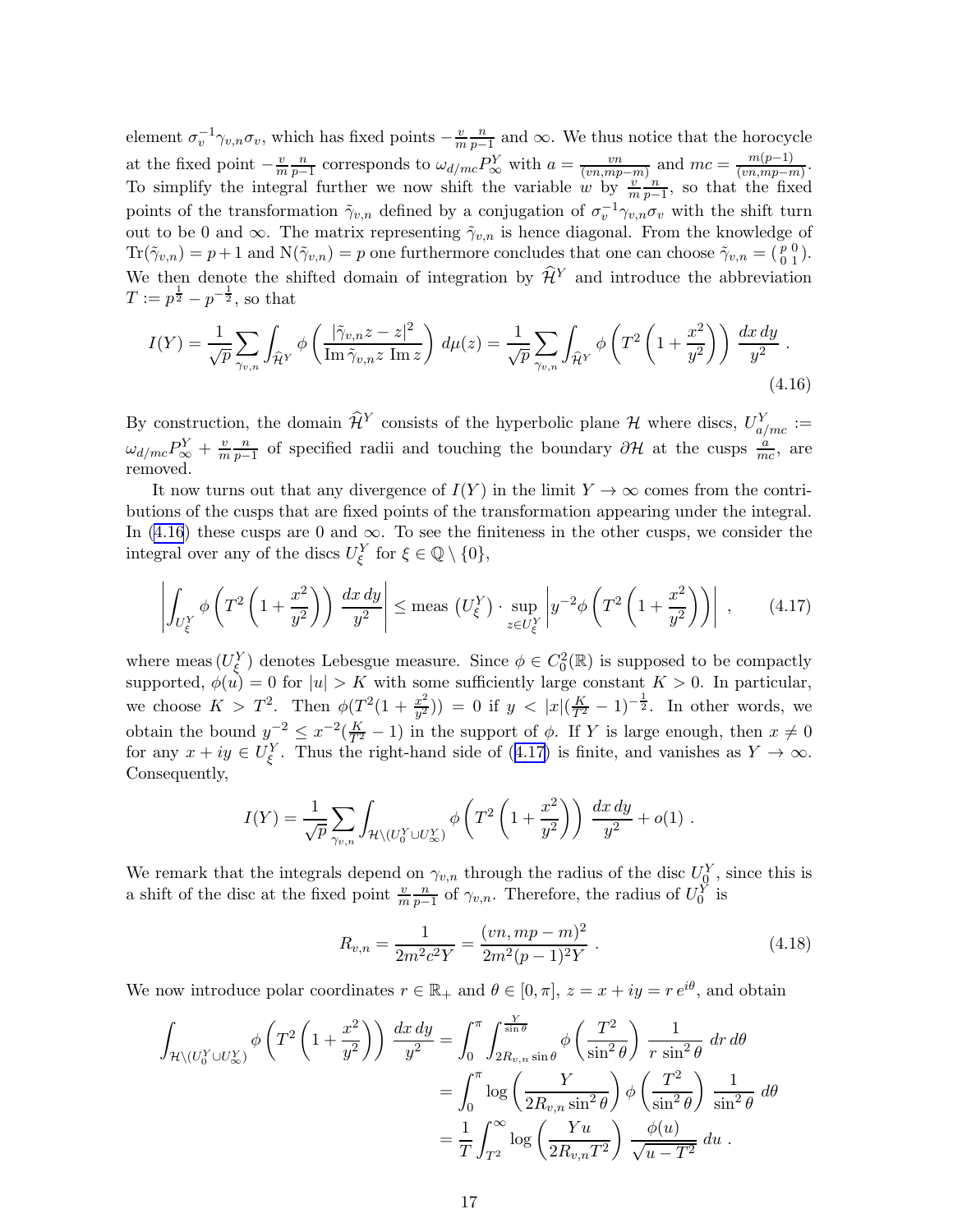In the last line the variable  $u := \frac{T^2}{\sin^2 T}$  $\frac{T^2}{\sin^2 \theta}$  has been introduced. In order to proceed further, we recall [\(4.5](#page-14-0)) and find

$$
\int_{T^2}^{\infty} \frac{\phi(u)}{\sqrt{u - T^2}} \, du = Q \left( p + p^{-1} - 2 \right) = \hat{h}(\log p) \; .
$$

Moreover, using([4.5\)](#page-14-0) and changing the order of the integrations one observes

$$
\int_{T^2}^{\infty} \frac{\log u}{\sqrt{u - T^2}} \phi(u) \, du = -\frac{1}{\pi} \int_{T^2}^{\infty} \frac{\log u}{\sqrt{u - T^2}} \int_u^{\infty} \frac{Q'(t)}{\sqrt{t - u}} \, dt \, du
$$

$$
= -\frac{1}{\pi} \int_{T^2}^{\infty} Q'(t) \int_{T^2}^t \frac{\log u}{\sqrt{u - T^2} \sqrt{t - u}} \, du \, dt \, .
$$

The integral over u can be calculated to yield  $2\pi \left[ \log(T + \sqrt{t}) - \log 2 \right]$ , so that an integration by parts yields

$$
\int_{T^2}^{\infty} \frac{\log u}{\sqrt{u - T^2}} \phi(u) du = 2 \log T \hat{h}(\log p) + \int_{T^2}^{\infty} \frac{Q(t)}{T + \sqrt{t}} \frac{dt}{\sqrt{t}}
$$
  
=  $2 \log T \hat{h}(\log p) + \int_{\log p}^{\infty} \hat{h}(u) \frac{e^{\frac{u}{2}} + e^{-\frac{u}{2}}}{e^{\frac{u}{2}} - e^{-\frac{u}{2}} + p^{\frac{1}{2}} - p^{-\frac{1}{2}}} du,$ 

where the last line was obtained through the change of variables  $t = e^u + e^{-u} - 2$ . Collecting the above results one obtains

$$
\frac{1}{\sqrt{p}} \int_{\mathcal{H} \setminus (U_0^Y \cup U_\infty^Y)} \phi \left( T^2 \left( 1 + \frac{x^2}{y^2} \right) \right) \frac{dx \, dy}{y^2} = \frac{\hat{h}(\log p)}{p-1} \log \left( \frac{Y}{2R_{v,n}} \right) + \frac{1}{p-1} \int_{\log p}^{\infty} \hat{h}(u) \frac{e^{\frac{u}{2}} + e^{-\frac{u}{2}}}{e^{\frac{u}{2}} - e^{-\frac{u}{2}} + p^{\frac{1}{2}} - p^{-\frac{1}{2}}} \, du \; .
$$

In order to compute  $I(Y)$  we still have to perform the sum over the  $2^{\omega(m)}(p-1)$  representatives  $\gamma_{v,n}$ , which is non-trivial only for the term containing  $R_{v,n}$ . According to [\(4.18](#page-17-0)) and Lemma [3.1](#page-5-0) this sum reads

$$
\sum_{\gamma_{v,n}} \log \left( \frac{Y}{2R_{v,n}} \right) = 2^{\omega(m)+1}(p-1) \log Y + 2 \sum_{\gamma_{v,n}} \log \left( \frac{m(p-1)}{(vn,mp-m)} \right)
$$
  
=  $2^{\omega(m)+1}(p-1) \log Y + 2 \sum_{v|m} \sum_{k=0}^{p-2} \log \left( \frac{p-1}{(k,p-1)} \right)$   
=  $2^{\omega(m)+1}(p-1) \log Y + 2^{\omega(m)+1} [(p-1) \log(p-1) - \log X(p-1)]$ ,

where the function  $X(n) = \prod$ k mod n  $(k, n)$  has been introduced. Collecting all contributions to  $I(Y)$ , one first of all observes that the only term that diverges in the limit  $Y \to \infty$  is identical to([4.10\)](#page-15-0).

According to([4.8\)](#page-14-0) the right-hand side of the trace formula follows, if we add the contributions of the elliptic and of the non-exceptional hyperbolic conjugacy classes, add  $I(Y)$ , and subtract the contributions([4.10](#page-15-0)), [\(4.11\)](#page-15-0) and([4.12\)](#page-15-0) of the Eisenstein series. The divergent parts therefore cancel, and the limit  $Y \to \infty$  can be performed. One thus obtains the righthand side of the trace formula in Theorem [4.5](#page-13-0), however, for a restricted class of test functions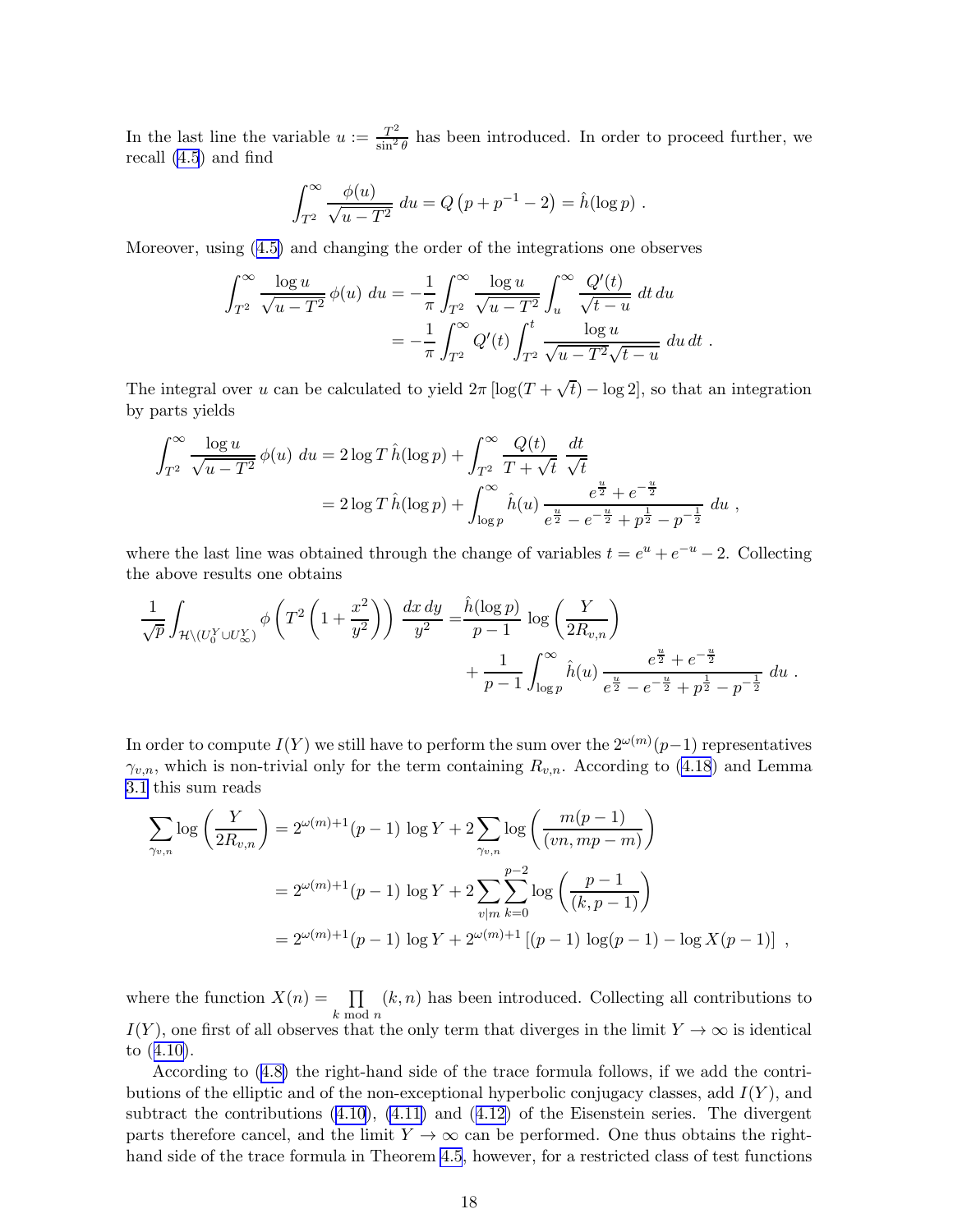<span id="page-19-0"></span>h. Since up to now we required the point-pair invariant  $\phi$  to be twice differentiable and compactly supported, the same properties hold for  $\hat{h}$ . Then h is smooth and  $h(r) = O(r^{-2})$ as $|r| \to \infty$ , see [[5](#page-21-0), ch.I,Prop.4.1]. An extension to the class of test functions introduced at the beginning of this section is possible since all sums and integrals appearing in the trace formula converge absolutely with these test functions. The extension goes via an approximation argument as in [\[5,](#page-21-0) pp.32] and[[6](#page-21-0), Thm.13.8]. This is a standard step and will not be reproduced here, see also[[9](#page-22-0), Thm.10.2].  $\Box$ 

# 5 Main theorems

We will need to consider trace formulae for several groups, and to distinguish them we let

$$
\sum_{g_k \in S} h(r_k)
$$

denote the sum over a Hecke basis  $\{g_k\}$  of S, where  $\lambda_k = r_k^2 + \frac{1}{4}$  $\frac{1}{4}$  is the Laplace eigenvalue of  $g_k$  and h is a test function as specified at the beginning of Section [4.](#page-9-0)

**Theorem 5.1.** Let  $\mathcal O$  be a maximal order in an indefinite rational quaternion division algebra with discriminant d. Then the positive Laplace eigenvalues, including multiplicities, on  $X_{\mathcal{O}}$ coincide with the Laplace spectrum on Maaß-newforms for the Hecke congruence group  $\Gamma_0(d)$ .

*Proof.*We already showed in [[2](#page-21-0), Lem.5.4] that all eigenvalues of  $-\Delta$  on  $L^2(X_{\mathcal{O}})$  also occur as eigenvalues of  $-\Delta$  on  $L^2(X_d)$ . It thus suffices to show that

$$
\sum_{g_k \in L^2(X_{\mathcal{O}})} h(r_k) = \sum_{g_k \in \mathbb{C} \oplus \mathcal{C}_d^{new}} h(r_k) \tag{5.1}
$$

for an arbitrary test function  $h$ .

In order to prove (5.1), we will use the right-hand sides of the trace formulae in Propositions [4.1](#page-9-0) and [4.3](#page-11-0). To be able to apply this procedure to the right-hand side of (5.1), we observe that([2.7\)](#page-4-0) implies

$$
\sum_{g_k \in C_d^{new}} h(r_k) = \sum_{m|d} \beta\left(\frac{d}{m}\right) \sum_{g_k \in C_m} h(r_k). \tag{5.2}
$$

We now apply the first identity of Lemma [3.5](#page-8-0) to obtain

$$
\sum_{m|d} \beta\left(\frac{d}{m}\right) \sum_{g_k \in \mathbb{C} \oplus \mathcal{C}_m} h(r_k) = h(r_0) + \sum_{m|d} \beta\left(\frac{d}{m}\right) \sum_{g_k \in \mathcal{C}_m} h(r_k) = \sum_{g_k \in \mathbb{C} \oplus \mathcal{C}_d^{new}} h(r_k) .
$$

Using Propositions [4.1](#page-9-0) and [4.3](#page-11-0), we therefore have to show that

$$
\sum_{g_k \in L^2(X_{\mathcal{O}})} h(r_k) = \sum_{m|d} \beta\left(\frac{d}{m}\right) \sum_{g_k \in \mathbb{C} \oplus \mathcal{C}_m} h(r_k) \tag{5.3}
$$

For the terms corresponding to the identity on the right-hand sides of the trace formulae, one has to show that

$$
A_{\mathcal{O}} = \sum_{m|d} \beta\left(\frac{d}{m}\right) A_m.
$$

This,however, was already proved in  $[2]$  using  $(2.1)$  and  $(2.2)$  $(2.2)$  $(2.2)$ .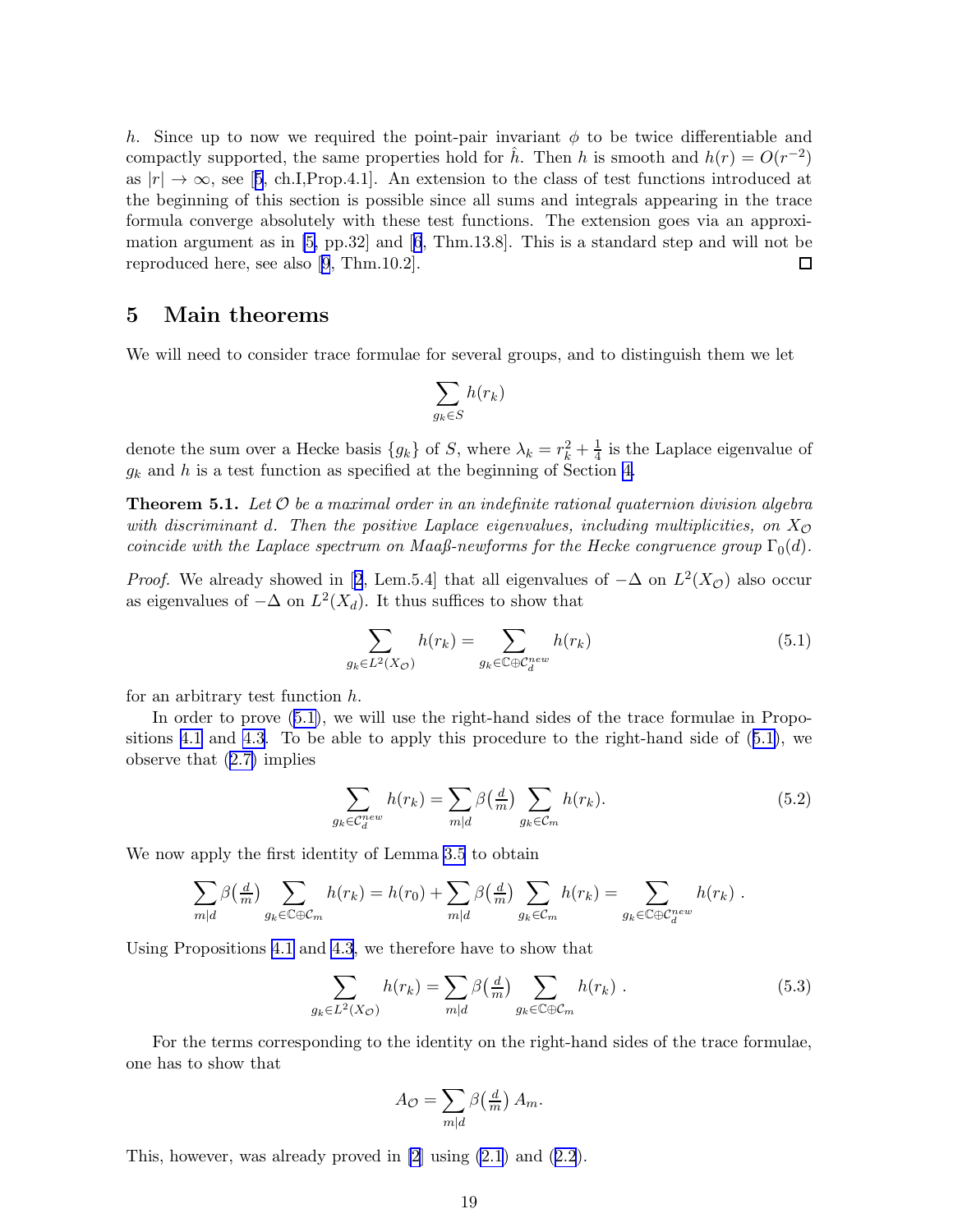<span id="page-20-0"></span>In the elliptic and hyperbolic terms, only the numbers  $E'(t, 1, \Gamma)$  depend on the group  $\Gamma$ . Hence, that these terms are identical is equivalent to

$$
E'(t, 1, \mathcal{O}^1) = \sum_{m|d} \beta\left(\frac{d}{m}\right) E'\left(t, 1, \Gamma_0(m)\right)
$$

for all traces t. But this is exactly Lemma [3.4](#page-8-0).

Now it only remains to prove that the parabolic terms vanish; but this follows from Lemma [3.5](#page-8-0) since these are of the form

$$
\sum_{m|d} \beta\big(\tfrac{d}{m}\big) \, 2^{\omega(m)} \Big( C + \sum_{p|m} f(p) \Big),
$$

where C is a constant (i.e. independent of m) and f only depends on p.

We define  $V_{\lambda}^{new}$  to be the subspace of  $C_d^{new}$  with Laplace eigenvalue  $\lambda$ , and  $W_{\lambda}$  to be the corresponding subspace of  $L^2(X_{\mathcal{O}})$ . The statement of Theorem [5.1](#page-19-0) is exactly dim  $V_{\lambda}^{new}$  = dim  $W_{\lambda}$  for all  $\lambda$ . But more generally, we will now prove that the traces of the Hecke operators  $T_p$  and  $\tilde{T}_p$ , restricted to  $V_\lambda^{new}$  and  $W_\lambda$  respectively, coincide when  $p\not|d$ .

**Theorem 5.2.** Let  $O$  be a maximal order in an indefinite rational quaternion division algebra with discriminant d. If  $p/d$ , then the traces of  $T_p$  on  $V_\lambda^{new}$  and  $T_p$  on  $W_\lambda$  coincide for all  $\lambda$ .

*Proof.* Let  $\lambda = r^2 + \frac{1}{4} > 0$  be a Laplace eigenvalue that occurs in the newform spectrum of  $\Gamma_0(d)$ . Choose a Hecke basis for  $C_d^{new}$  such that  $\{g_1, \ldots, g_N\}$  span  $V_\lambda^{new}$ . According to Theorem [5.1](#page-19-0), then one can choose a Hecke basis  $\{\varphi_1, \ldots, \varphi_N\}$  of  $W_\lambda$ . Let  $t_k(p)$  be the p-th Hecke eigenvalue of  $g_k$  and  $\tilde{t}_k(p)$  the p-th Hecke eigenvalue of  $\varphi_k$ . We have to show that

$$
\sum_{k=1}^{N} \tilde{t}_k(p) = \sum_{k=1}^{N} t_k(p)
$$
\n(5.4)

for any prime p with  $p/d$ . In order to prove this identity, we will make use of the trace formulae for Hecke operators contained in Proposition [4.2](#page-9-0) and Theorem [4.5](#page-13-0), respectively, because it suffices to prove that

$$
\sum_{g_k \in L^2(X_{\mathcal{O}})} \tilde{t}_k(p) h(r_k) = \sum_{g_k \in \mathbb{C} \oplus \mathcal{C}_d^{new}} t_k(p) h(r_k)
$$
\n(5.5)

for arbitrary test functions h. Since  $p/d$ , the Hecke operators  $T_p$  on  $\mathcal{C}_m$  are defined the same way for all  $m|d$ . We can therefore employ the same strategy as in the proof of Theorem [5.1,](#page-19-0) see([5.3\)](#page-19-0), according to which (5.5) is equivalent to

$$
\sum_{g_k \in L^2(X_{\mathcal{O}})} \tilde{t}_k(p) h(r_k) = \sum_{m|d} \beta\left(\frac{d}{m}\right) \sum_{g_k \in \mathbb{C} \oplus \mathcal{C}_m} t_k(p) h(r_k) .
$$

There are no terms with trace  $t = p + 1$  occurring in the trace formula for the left-hand side, since  $\mathcal O$  is an order in a division algebra. The fact that the terms with  $t = p + 1$  as well as the contributions from the Eisenstein series to the trace formula for the right-hand side vanish follows from Lemma [3.5](#page-8-0), since these are of the form

$$
\sum_{m|d} \beta\left(\frac{d}{m}\right) 2^{\omega(m)} \left(C + \sum_{\substack{q|m\\q \text{ prime}}} f(q)\right) ,
$$

 $\Box$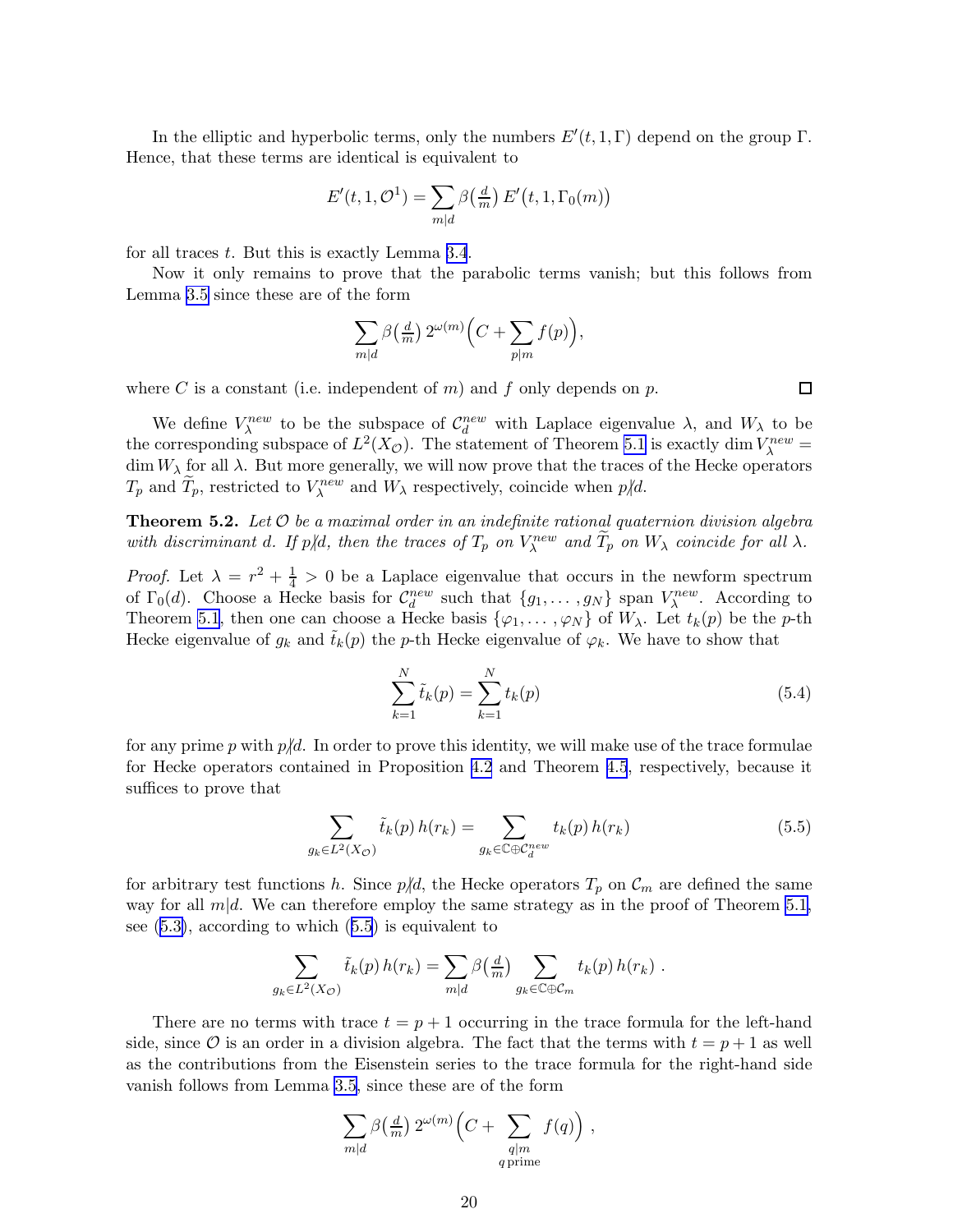<span id="page-21-0"></span>where C is a constant (i.e. independent of m) and f only depends on q.

When comparing the elliptic and the remaining hyperbolic terms, one has to be a little more careful than in the proof of Theorem [5.1.](#page-19-0) First we divide the terms for a fixed trace into separate sums corresponding to the different orders B optimally embedded into  $\mathcal{O}$  and  $\Gamma_0(m)$ , respectively. Then we observe that the centraliser, and hence  $m_{\gamma}$  and  $\varepsilon_{\gamma}$ , only depends on B, since it is precisely the elements in  $B$  with norm equal to 1. Hence the identity of the elliptic and the remaining hyperbolic terms follows from [\(3.6](#page-7-0)), and thus([5.4\)](#page-20-0) is established. □

**Corollary 5.3.** If  $\lambda > 0$  is a Laplace eigenvalue on  $L^2(X_{\mathcal{O}})$  with dim  $W_{\lambda} = 1$ , then  $\Theta(W_{\lambda}) =$  $V_{\lambda}^{new}$ .

*Proof.* Let  $\varphi$  be the element of a Hecke basis for  $L^2(X_{\mathcal{O}})$  that spans  $W_{\lambda}$ . Then  $\Theta(\varphi) \in C_d$ with Laplace eigenvalue  $\lambda$ , see [2, Prop.5.1]. Moreover, according to [2, Prop.6.1]  $T_p\varphi = \tilde{t}(p)\varphi$ implies that  $T_p\Theta(\varphi) = \tilde{t}(p)\Theta(\varphi)$ . If g is the element of a Hecke basis for  $\mathcal{C}_d$  that spans  $V_\lambda^{new}$ , Theorem [5.2](#page-20-0) says that  $\Theta(\varphi)$  and g have the same Hecke eigenvalues for all  $p/d$ . The corollary then follows from the non-holomorphic analogue of [1, Lem.20]. then follows from the non-holomorphic analogue of [1, Lem.20].

As a final remark let us mention that for maximal orders  $\mathcal O$  the Laplace spectrum of  $L^2(X_{\mathcal{O}})$  is conjectured to be simple, see e.g. [2]. According to Corollary 5.3, this would imply that  $\Theta(L_0^2(X_{\mathcal{O}})) = C_d^{new}$ . Following Theorem [5.1,](#page-19-0) the simplicity of the Laplace spectrum of  $L^2(X_{\mathcal{O}})$  is equivalent to a simple Laplace spectrum on  $\mathcal{C}_d^{new}$ . The latter has long been conjectured, see e.g. [3], and found confirmation in extensive numerical calculations of eigenvalues for some groups, see e.g.  $[3, 8, 15]$  $[3, 8, 15]$  $[3, 8, 15]$ .

# References

- [1] A. O. L. ATKIN AND J. LEHNER, Hecke operators on  $\Gamma_0(m)$ , Math. Ann., 185 (1970), pp. 134–160.
- [2] J. Bolte and S. Johansson, Theta-lifts of Maaß waveforms, to appear in Emerging applications of number theory, D. A. Hejhal, F. Chung, J. Friedman, M. C. Gutzwiller and A. Odlyzko, eds., Springer-Verlag, New York.
- [3] P. Cartier, Some Numerical Computations Relating to Automorphic Functions, in Computers in Number Theory, A. O. L. Atkin and J. B. Birch, eds., Academic Press, London, 1971.
- [4] D. A. HEJHAL, The Selberg trace formula and the Riemann zeta function, Duke Math. J., 43 (1976), pp. 441-482.
- [5]  $\_\_\_\_\$ , The Selberg Trace Formula for  $PSL(2,\mathbb{R})$  vol. 1, Lecture Notes in Mathematics 548, Springer-Verlag, Berlin-Heidelberg-New York, 1976.
- [6]  $\_\_\_\_\_\$  The Selberg Trace Formula for  $PSL(2,\mathbb{R})$  vol. 2, Lecture Notes in Mathematics 1001, Springer-Verlag, Berlin-Heidelberg-New York, 1983.
- $[7]$  , A classical approach to a well-known spectral correspondence on quaternion groups, in Number Theory, New York 1983-84, D. Chudnovsky, G. Chudnovsky, H. Cohn, and M. Nathanson, eds., Lecture Notes in Mathematics 1135, Springer-Verlag, Berlin-Heidelberg-New York, 1985.